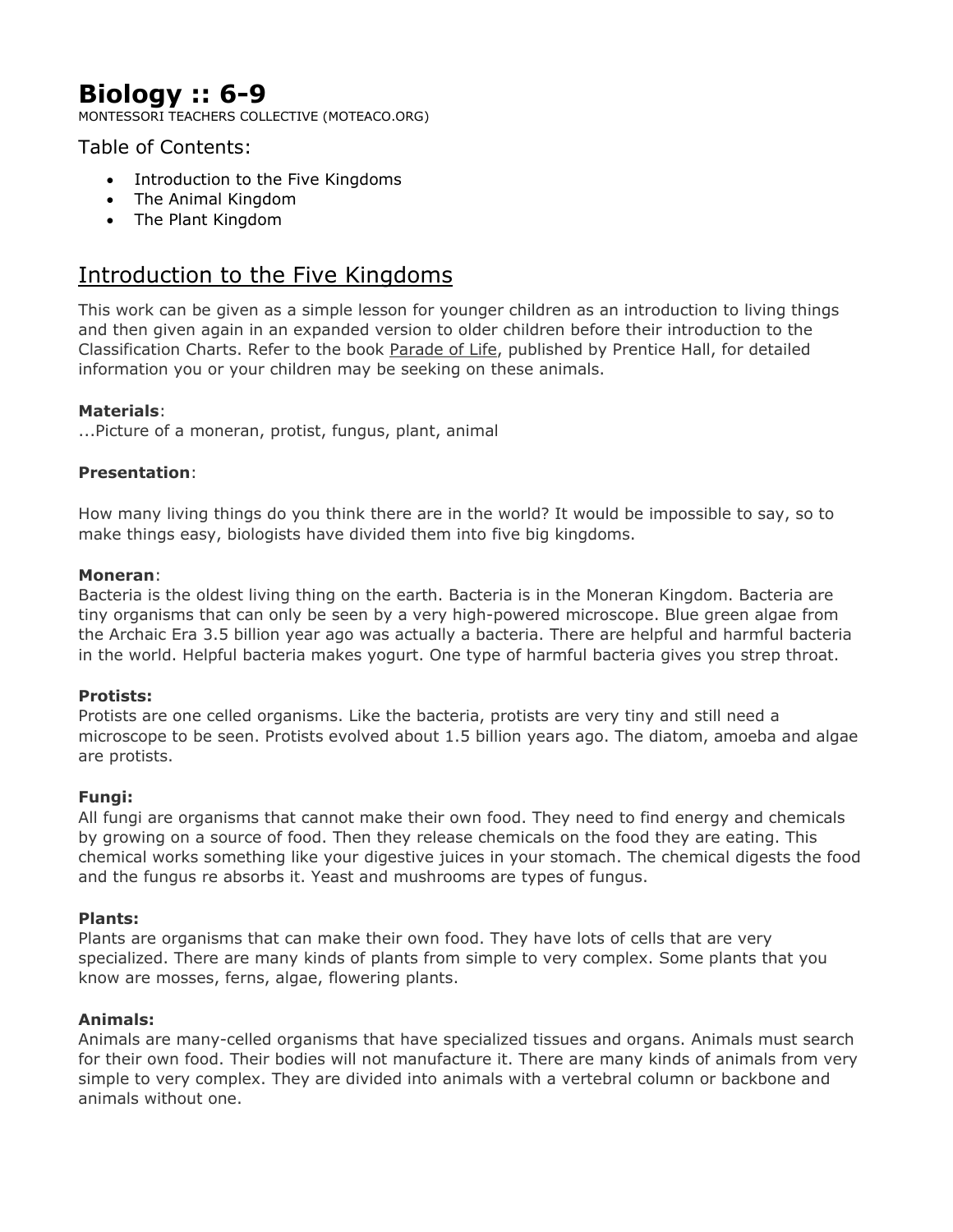# The Animal Kingdom

# Invertebrate - Vertebrate

# **Materials**:

...10 pictures of invertebrate animals

...10 pictures of vertebrate animals

...Labels: **Vertebrate Invertebrate**

Note: suggestions for materials: safari cards, Audubon animals

### **Presentation**:

Imagine how you would look if you didn't have a backbone.

We are all sitting here because of a support system in our bodies called a skeletal system.

Put your fingers on the back of your head and run your fingers down the back of your neck and as far as you can. Continue on down to the bottom of your back.

That is your backbone!

Your backbone is one of the most important parts of your body. It is bone that is covering your central nervous system. This is a network that sends signals from your brain to every part of your body. Most animals have a central nervous system, but not all of them have a backbone. If animals have backbones, they are called a **Vertebrate.** If they do not have a backbone, they are called an **Invertebrate**. We are going to learn to look at an animal and tell if they are a vertebrate or an invertebrate.

To make things very simple, these animals are always invertebrates:

**Sponges**

**Jellyfish , corals and their relatives.**

**Worms**

**Snails, slugs, animals with inner or outer shells.**

**Animals with jointed feet.; insects, lobsters, spiders, etc.,**

**Spiny skinned animals like starfish and sea urchins.**

Animals with a backbone are the **Fishes, Amphibians, Reptiles, Birds,** and **Mammals**.

**Lay out the labels**: Invertebrate and Vertebrate.

Ask children to place the pictures under the label and check each other's work. As many pictures can be added as they want to do.

**Age**: from 6-9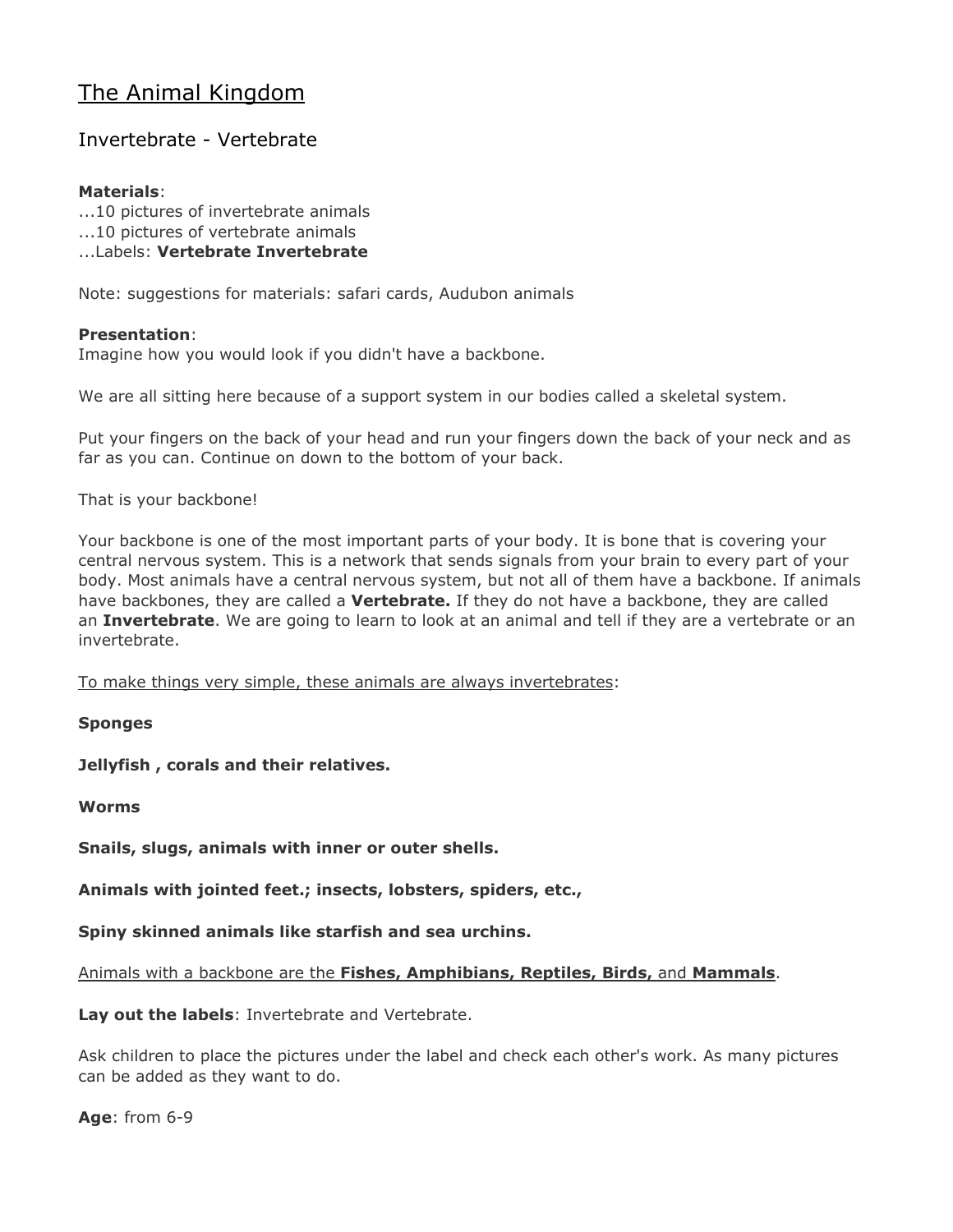# **Classified Nomenclature of Zoology (External Features)**

**Materials**: For each group of animals in the division of vertebrates to be considered, there is a series of materials consisting of: Wall chart of labeled pictures. Folder with pictures, separate reading labels, definition cards, control booklet of pictures and definitions

All of the external parts are taken into consideration for one species of the fish, amphibian, reptile, bird and mammal.

A live animal should be used for the presentation if possible. If not, a large, beautiful, but accurate poster should be used.

#### **Word level reading**

**Presentation**: The fish is in its tank or bowl on the table.

What kind of fish is this? **A goldfish.**

What do you call that part where you find the mouth and eyes? **The head.**

Look at slits behind the eyes - they are called **the gills.**

What do you call those parts that are moving or sticking out from its body? **fins.** They are used for moving - the fish does not have legs. You use your legs for moving, but the fish doesn't have legs.

The fins on either side closest to the head are called the **pectoral fins** because they are attached to the breast. Your pectoral muscles are like the fish's pectoral fins. They help you swim and lift.

The pair further back are called the **pelvic fins** because they are attached to the pelvis. Your pelvis is here....

The fin on the bottom and in the back is called the **anal fin** because it is attached to the anus. Your anus is your rear end.

The fin at the very back is called the **caudal fin.** The fins on the top at the shoulders are called the dorsal fins. Those are all of the fins.

Not all fish have the same number of fins. It depends on where the fish feeds in the water.

Look at the fish.... there seems to be a line which divides the fish in half. This is called the **lateral line.**

Give three period lesson. Third period of this lesson: What do you call the fin that is attached to the pelvis?

**Exercise**: In the classified nomenclature folder are the pictures and labels only. The child lines up the pictures, reads the labels and matches. By now the child should be able to do this without direction. The wall chart is used for a control and for sentence level reading.

**Age**: 3-6 year old.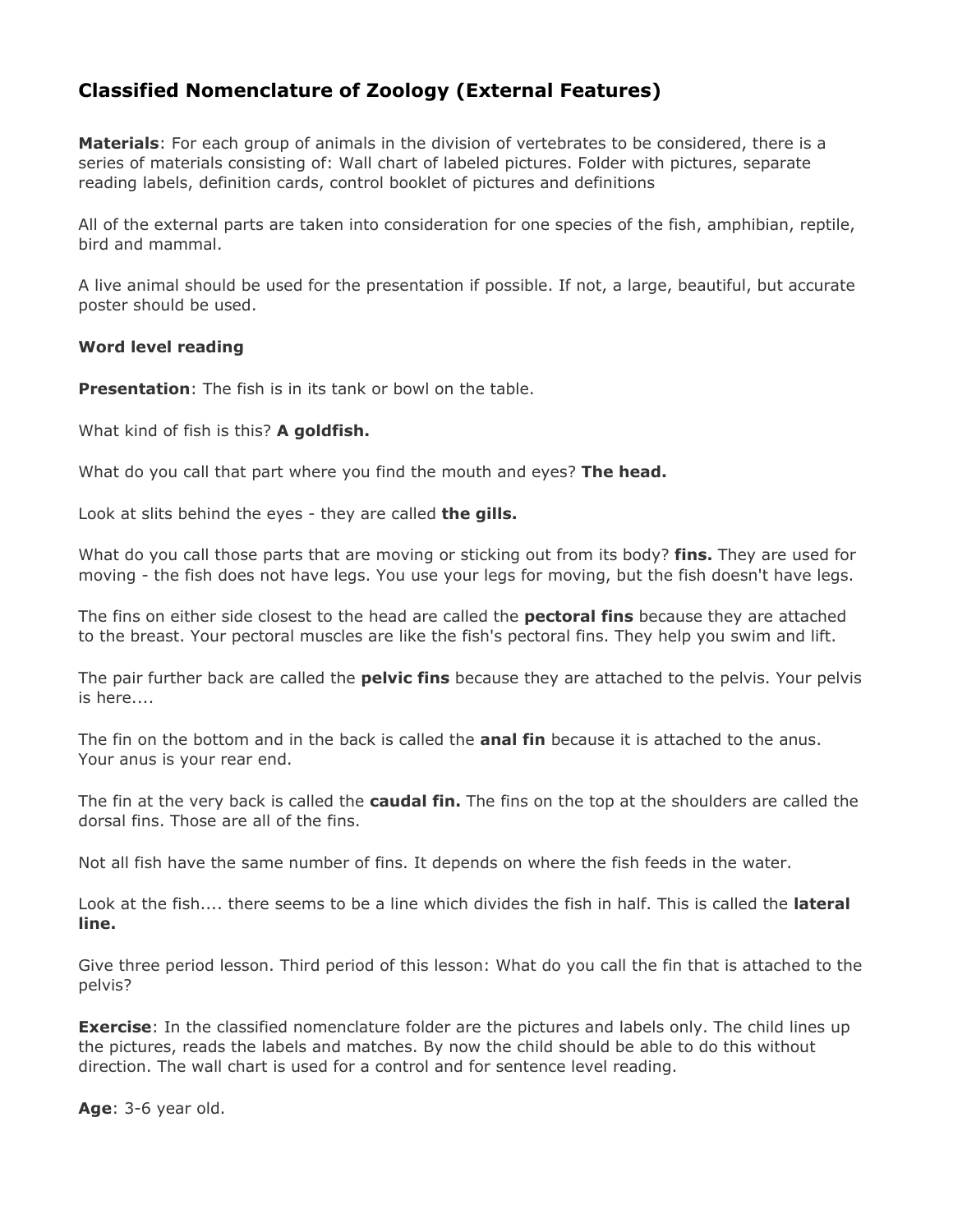#### **Aims**:

...To identify the fundamental external parts of animals that are familiar to the child. ...To sharpen awareness and observation that is necessary to begin classification.

#### **Sentence Level Reading**

**Presentation**: The child lays out the pictures and matches the labels appropriately. The child knows the parts of the fish by name.

The teacher and children discuss where the fish lives and how it breathes. All living things, even plants need to breathe. Fish need to breathe, too. As we breathe air, the fish breathes air. It is a special kind of air that is dissolved in the water. Instead of lungs, which takes the oxygen and other gasses from the air , the gills take oxygen from the water.

Look at the head of the fish. Look at its special shape for going through the water quickly.

The lateral line lets the fish understand the movement and depth of the water around it. IT can tell whether it is in a current or in still water.

The pectoral and pelvic fins help the fish swim and stop when it needs to . They also give the fish stability.

The dorsal fins help the fish swim and jump.

The anal fins help it swim fast and keep its balance.

The caudal fin helps it swim rapidly and also lets it change direction.

(Look at fish for these movements)

Use three period lesson for this. Which fin helps it jump?, etc.

**Exercise**: The child takes the definition cards, reads them and matches them to the pictures. The definition book is used for control if necessary.

**Activity**: The children can draw pictures and write the definitions.

#### **Age**: 6

#### **Aims**:

...to identify and define the fundamental external parts of animals that are familiar to the child.

...to practice reading sentences.

...to organize thoughts and express them orally and written.

# **First Knowledge of the Animal Kingdom**

Note: This material is preceded by the Classified Nomenclature of Zoology, external features and parallel to the Botany First Knowledge cards.

**Materials**: Box containing pictures of animals (including all of the animals that will be pictured on The Animal Kingdom Charts), corresponding reading labels with the animals' names, and cards with stories about the animals.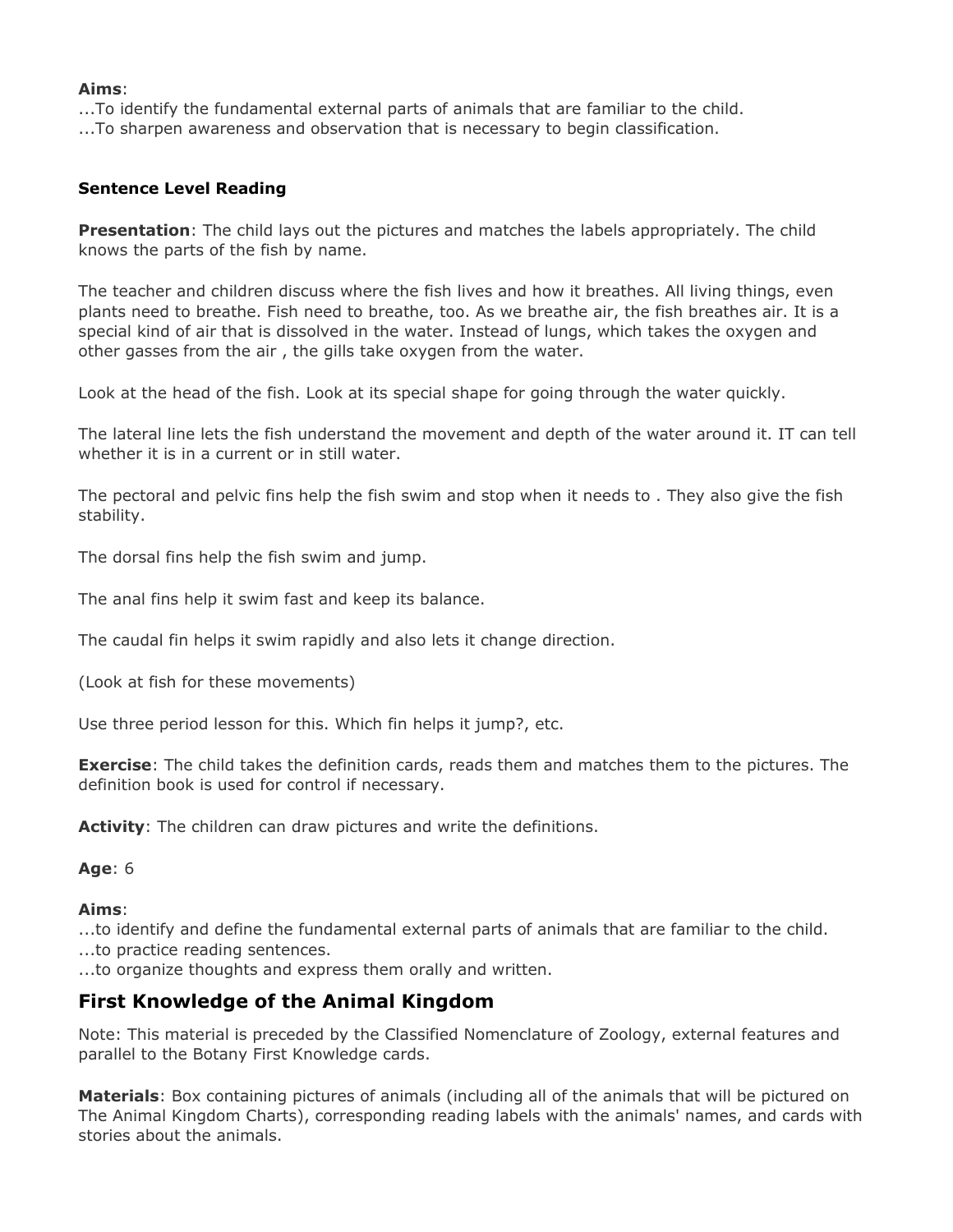# **Body Functions of the Vertebrate Classes**

# **Introduction**:

This material parallels the Time Line of Life and shows the evolution of the vertebrate classes. This work along with invertebrate studies should go along with the Time Line. This work should be represented after the presentation of the Classification charts to show the breakdown of characteristics of these animals. Its format of **movement, protection, support, circulation, respiration, reproduction** will be seen over and over in the study of Montessori Biology in the questions we ask the children to ask themselves.

#### **Materials**:

Either: Cards and an illustrated chart, one of each of the five classes, showing the Classified nomenclature: wall chart, folder with pictures, reading labels and definition cards, wall chart **movement, protection, support, circulation,** respiration, reproduction and control booklet.

### **Presentation**: example: Amphibian

Using a chart and possibly a real amphibian, the teacher presents the internal and other parts of the amphibian. The child recognizes the animal, recalls the class: Amphibia and the meaning of the word: two lives. It is also one of the vertebrates.

Put the names **movement, protection, support, circulation, respiration, reproduction** down in front of a group of children. Place each picture one at a time under the correct function.

This is the amphibian moves. Some amphibians, the frog and toad, have very strong back legs.

The amphibian's skin is it's protection. It has to stay wet or it will die.

The amphibian has an internal skeleton. So do all the other animals in this material that we will study.

The amphibian has a three chambered heart. You may remember that a fish only had a two chambered heart. They must need more blood to circulate.

The amphibian has two different kind of respiration. As a tadpole, it has gills, but when it changes shape and craws up onto land, it develops lungs.

The amphibian reproduces by laying jelly-like eggs similar to a fish. It hatches out looking somewhat like a fish with a long tale. It develops legs and can crawl on the land. When it finds a mate, the female lays her eggs back in the water.

Go over the paragraphs describing the movement, skeleton, reproductive system, respiratory system, circulatory system and the skin or protection of the animal. Look at the age of the amphibian on the Time Line of Life and think of the fish that came before. What was different about the frog and fish?

#### **Age**: 7-8.

**Aim**: To learn the characteristics of the five vertebrate classes.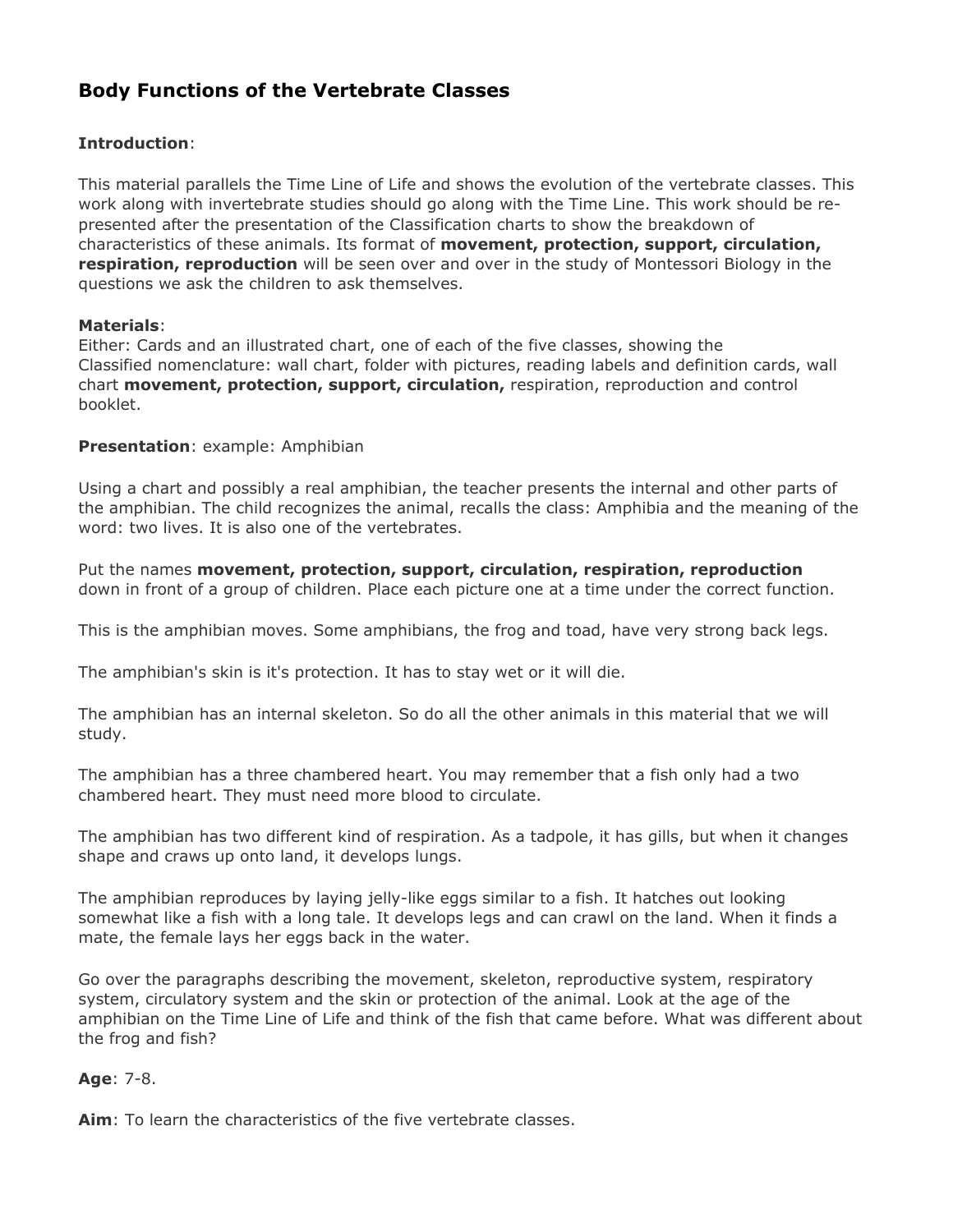# **Comparative Study - Five Classes of Vertebrates**

**Materials** : The wall charts of the five vertebrate classes ( or one set of function labels from one of the classes) . The names fish (or Pisces), amphibian, reptile, bird ,, and mammal on the side going down.

#### **Presentation**:

Have a group of children lay out the loose pictures of the fish in order of their function. Next a group of children can lay out the pictures of the amphibian, then the reptile, then the bird, then the mammal.

The elements are compared, discussing the characteristics of each class and how this contributes to the evolutionary process.

Example: The fish lay many eggs in the water and the young when they are born are abandoned. The same is true for the amphibians. The adult who lives on land, returns to the water to lay many eggs. The young are abandoned and live for a time in the water.

The reptile also lays eggs and abandons them. But reptiles are land animals, so their eggs are laid on land. A damp environment is needed for the egg, so Nature put water inside the egg and a hard shell on the outside. The mother sometimes leaves the eggs on the sand to warm.

With birds, we see the first real caring for the young. The male and female sometimes build a nest together where the eggs are laid. The female keeps the eggs warm by sitting on them. When the eggs hatch, the male or the female goes to find food for the young. The young are taught how to search for food and to escape danger. The mammals do not lay eggs. The female keeps the egg inside her body and the young are born alive. The female cares for the newborn, and changes some of the blood into milk to feed it.

**Aim**: To examine the process of evolution through animal characteristics. To give children a sense of the process scientist go through in classification).

# **Classification Game - Animal Kingdom**

**In what element do they live?** on the ground in the water in the air

**What do they eat?** plants / herbivorous animals / carnivorous plants and animals / omnivorous

**How do they move?**

by flight by walking by swimming by creeping in other ways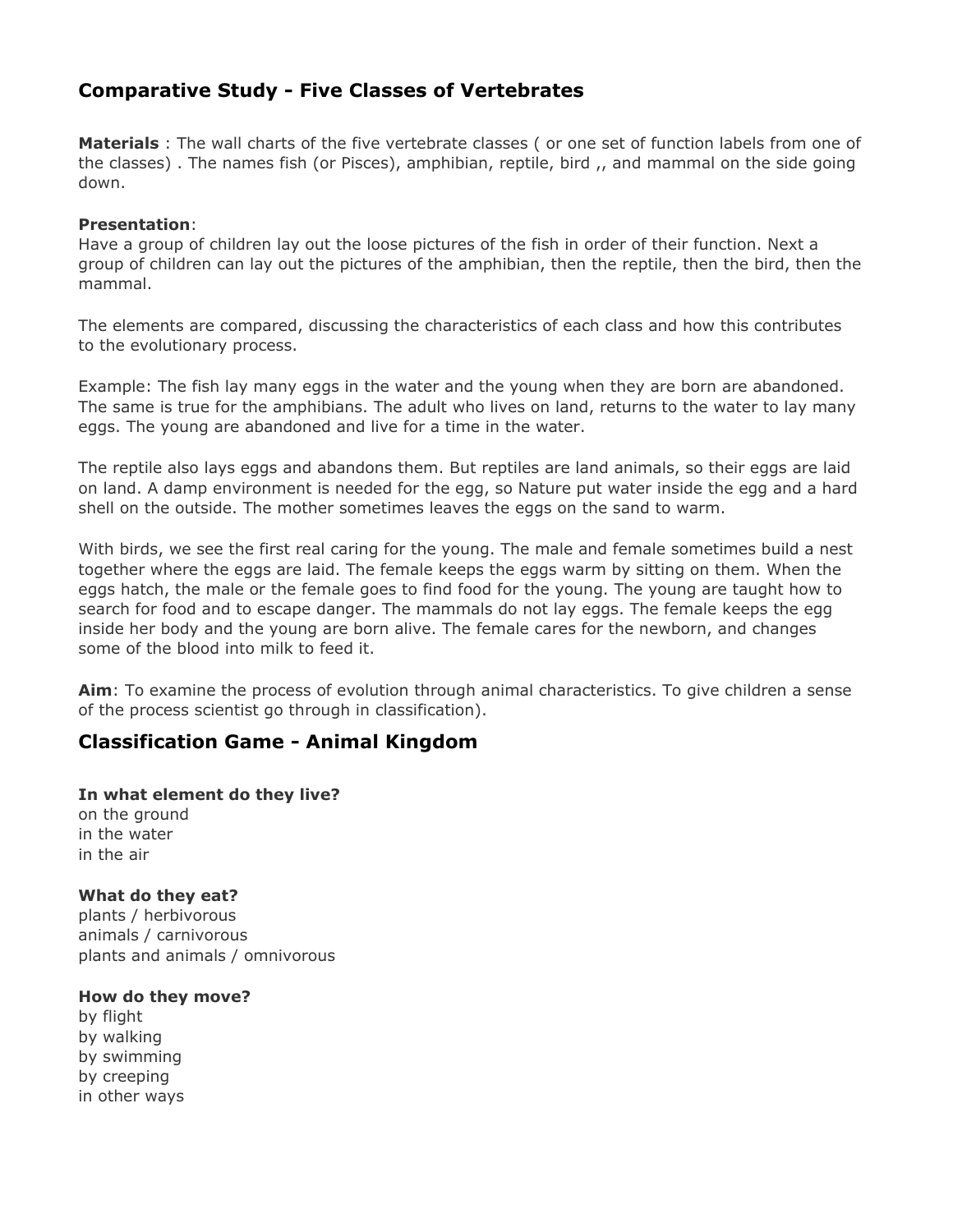### **How do they care for their young?**

they provide for their young they take no care of their young they suckle their young

#### **How do they reproduce themselves?**

born alive / viviparous by means of eggs / oviparous in other ways

### **How are they considered in relation to humans?**

useful to humans neither useful or harmful harmful to humans

### **In what climatic regions do they live?**

in a hot region / tropical zone in regions which have changing temperatures / temperate zones in regions that are very cold / frigid zones

### **Does this animal live in our region?**

It did at one time. It does not live in our region. It does live in our region.

# **First Classification of the Animal Kingdom**

Introduction to the Animal Kingdom Re-introduce the FIVE KINGDOM work that was the beginning of the child's work in Biology.

In biology, we study life. Here we begin to study the animals in relation to the history of life, the story of evolution. Only after the children have understood the history of the past lives of these animals, can they fully understand and appreciate their existence.

**Materials**: 2 Animal Kingdom charts backed on red (which stands for animals): A blank chart, pictures and word labels. Folders for each of the phylum of the Animal Kingdom.

#### **Presentation**:

These are all the kinds of animals that you already know, but now, they are arranged in a special order.. The further up we move on this chart, the more complex the animals become.

This is the Animal Kingdom. If you remember from the time line of life, the sea covered the world for millions of years. Think of yourself floating in a pool of water. Animals in the ocean did not need an inner skeleton when they first evolved. The sea held them up - or the sea provided them with calcium to build their own houses around their bodies. This first group of animals have no backbone. (make sure that with each presentation, you are referring to the time line - showing where the animal developed.

...The **Porifera,** or pore-bearers, are the sponges. They are very primitive animals that are like thousands of Protists all working together as one. They are able to glue onto the bottom of the ocean or on a rock and absorb the water as it washed over them. Organisms wash through them, are absorbed (or eaten) and the sponge squirts the water back out the top. I guess we can't really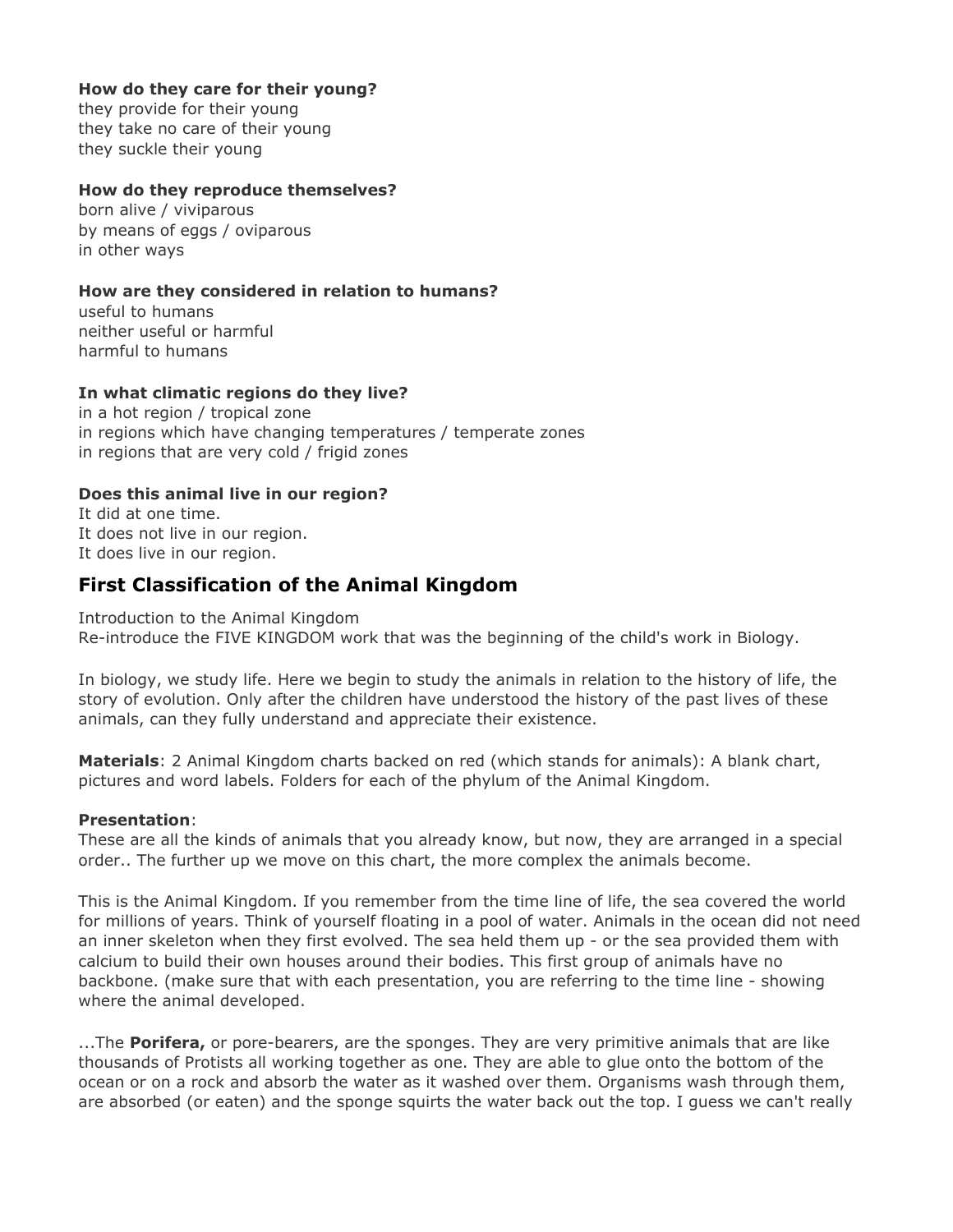say that, as animals, sponges "go out looking for food", but luckily the food finds them because it grows where food is plentiful.

...The **Cnidarians** are stinging jelly-like animals. Cnidarian comes from a Greek word meaning stinging nettles. All Cnidarians have stinging cells called nematocysts. They sting their prey with the tentacles surrounding their mouth. Then it pulls its anesthetized prey into its mouth. The Cnidarians used to be called **Coelenterata** which means "stomach mouth" because they have only one opening into its body. It is all stomach! For the first time, animals seem to have some kind of symmetry or mirror image of itself on its body. The Cnidaria's symmetry is called radial symmetry. Hydras, Corals, Jelly fish, and Sea anemones are Cnidaria.

...When you think about a worm, you think about earthworms. But there are three phyla of worms: flatworms, called **Platyhelminthes**, roundworms, called **Nematodes**, and segmented worms, called **Annelida**. Planarians and tapeworms are examples of Platyhelminthes. Tricinella and hookworms are example of round worms. Earthworms and leeches and seaworms are examples of segmented worms.

...**Mollusks** are soft-bodied invertebrates. They have a thick, muscular foot. Some mollusks have a shell. All mollusks have a soft mantle which covers most of its body. The mantle produces the materials which make up the shell. There are three main groups of mollusks: snails and slugs: two shelled mollusks; and tentacled mollusks.

\* At this point, you should do a three period lesson on the animals. You can work with the folders containing the classes of these three phyla. This is enough work for one day. Make sure the children understand about these animals. See if they would like to find out more about them before going on.

...**Arthropods** are the largest group of animals. Arthropod means jointed feet. They include insects, crustaceans, and spider relatives.

...**Echinoderm** means spiny skin. Even through echinoderms are called invertebrates, they do seem to have an internal skeleton of calcium plates. They also all have a five part body, a water vascular system and structures called tube feet.

...The **Chordate** phylum must have three important characteristics at sometime during their lives: a nerve cord, a notochord and a throat with gill slits. There are four subphylum of chordates: Two without a brain: the tunicates and the cephalochordates.

Two with a brain: the Agnatha (no jaws - like the lamprey), and Gnathostomata, (jaws and paired limbs). The Fish, Amphibians, Reptiles, Birds and Amphibians are Gnathostomatas.

\*Introduce these animals with a three period lesson and their classes. At this point, when the child is able to understand and give a definition for each animal, she is able to work with the labels for a matching exercise.

The next step is working with the mute chart and folders without looking at the controls.

**Aim**: to understand the development of animals at a very basic level.

To understand which characteristics are common to these groups.

**Age**: 7-8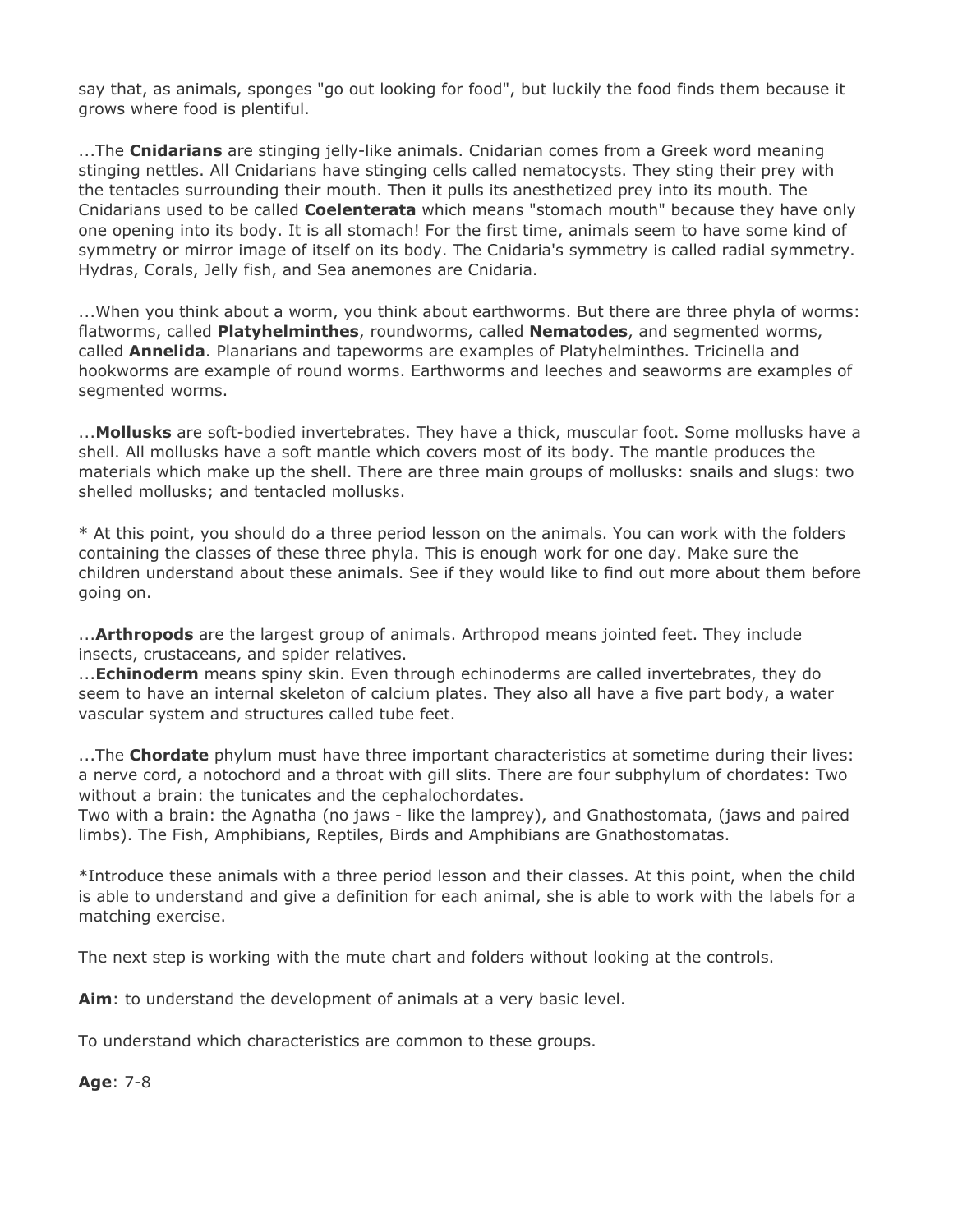# The Plant Kingdom

# **Classified Nomenclature for Botany**

# **Introduction**

Botany for the young child cannot ever be just the nomenclature material., Botany Cabinet or leaf identification from pictures. The work of the child should center around the outdoor work of plants for the four seasons. The child of this age is interested in all kinds of plants and especially experiments having to do with planting and growth.

Materials: Botany classified nomenclature, organized by plant, root, leaf, flower, fruit, seed for class study. Experiments and possibly Vital Functions of Plants can be included in this work.

### **Classified Nomenclature for Botany**

### **Reading of words**

example: The parts of a plant. The plant is alone on the table. The child identifies the parts of the plant. It is living. The child identifies the parts if he knows them. Otherwise, the teacher presents the names: roots, stems, leaves, and axis. The axis keeps the plant standing in the breeze. The concept of equilibrium is shown by the child leaning over and catching himself.

The child is given the cards and reading labels to match and uses the wall chart for control.

#### **Reading of Sentences**

example: The parts of a flower. Two flowers are on the table. One flower is broken in its parts. The child identifies the parts one by one attempting to form his own definitions. The teacher supplements these definitions with information on the function of each part.

Three period lesson. Each child within the group should be given the opportunity to form each definition verbally. After they know the names and function of each part, and can give definitions in their own words, they may match the pictures and labels to the definition cards using their own words.

Later the children can bring in their own specimens and identify and compare the parts.

# **Age** 6-8

Note: In the classroom , we hope to give the child keys to explore her world. In math, we give her symbols of the decimal system. In language, we give her the letters of the alphabet and the 9 functions of words. In nature, we must give the child the world of living things.

# **Classification Game for Botany**

# **Reading of words**

The teacher chooses several pictures of animals, those that might be known to the child, and that have simple names. The child identifies any that s/he may know. The teacher presents the names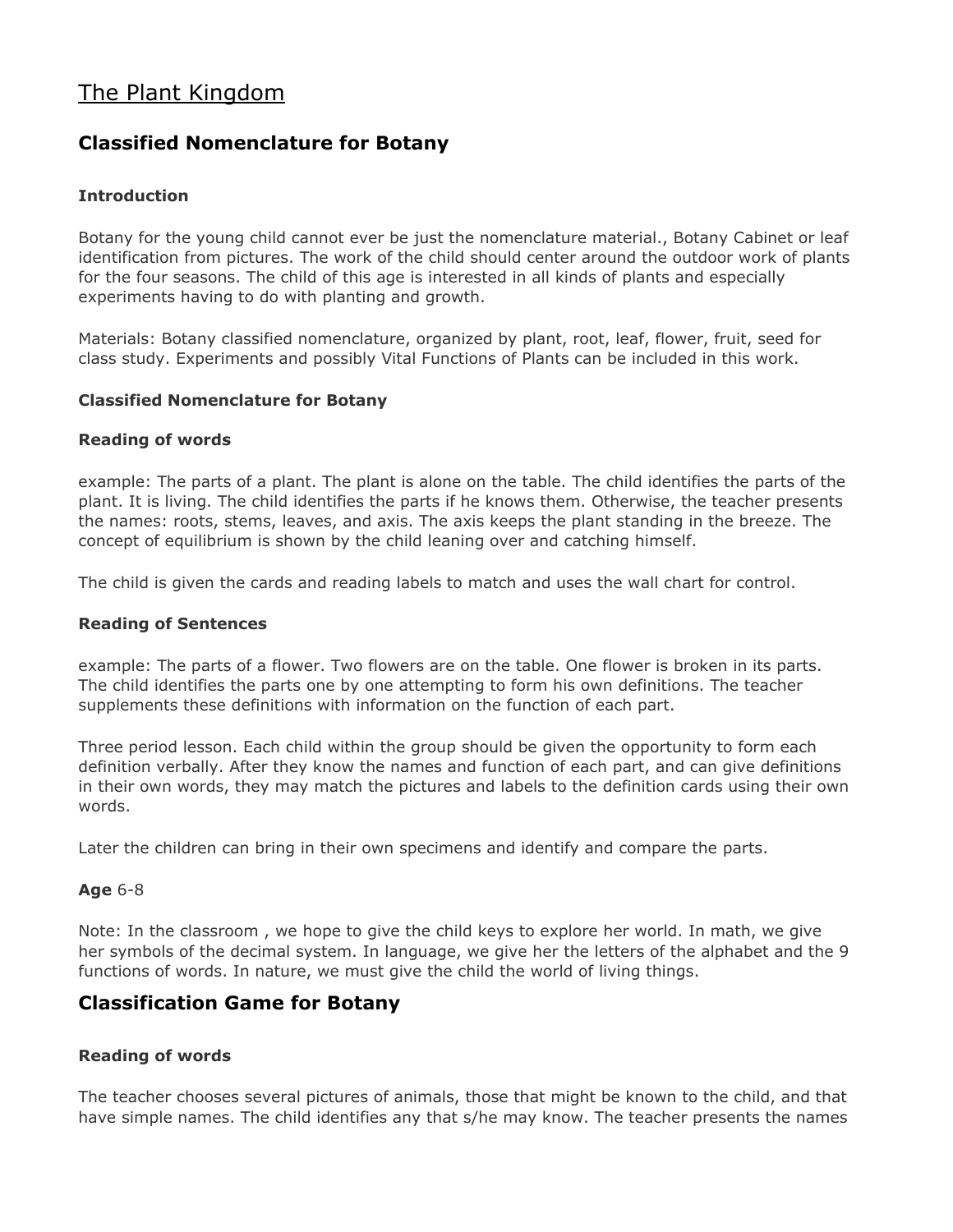of the others. Incidental clues and hints are given to help the child remember. The three period lesson is given on those that are new.

When the child knows them all, the reading labels are given and the child may match them. The child may write the names, and draw pictures of the animals.

#### **Reading of sentences**

This work is intended for the point when the child reads reasonably well. This time the child puts out the pictures. The teacher reads a story from one of the cards. Upon completion the child guesses the animal that the story refers to. The story card is matched to the picture. When the child is working alone, he reads the stories.

Another nice way of doing this is to have an older child matched up with a younger one who doesn't read past a word level.

**Age**: up to 8 years.

**Material**: a box with several series of labels, each series is a different color. Each series contains a question and two or more answers.

#### **Classification Game, first part**

The teacher takes a group of 10-12 picture cards and one series of the classifying questions: *What do they eat? How do they nourish themselves?*

The question is read and the three alternative answers are read and placed as the column headings below the question.

The child takes an animal, identifies the animal and asks what do they eat?

If the child doesn't know, the teacher tells him, giving enough details so that he will remember the answer.

The pictures are placed in columns below the answers.

When all pictures have been placed in a column, review: "These animals eat other animals. " The label is turned over. "We call them carnivorous animals, and so on. "

The new words are given in a 3 period lesson.

What do you call animals that eat animals? What is carnivorous?

#### **Classification Game, second part**

One animal card is chosen, and all of its characteristics are considered. The animal picture is placed at the top. The child reads each question, finds the right answer, places the two side by side under the picture. The child goes on reading all of the questions and matching the right answers making a column.'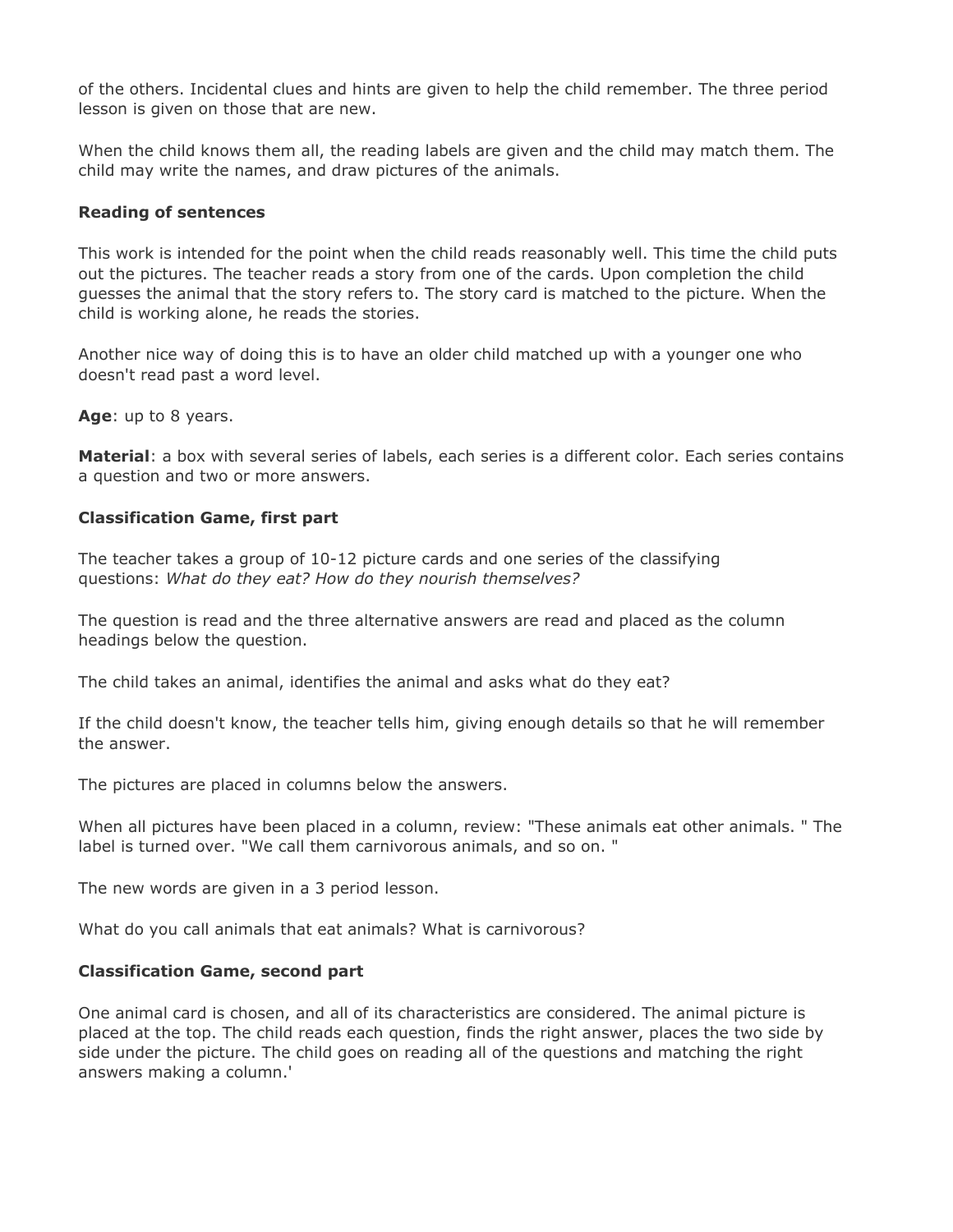The child may write this down in his notebook or re-word it into a composition. Further research may be encouraged.

# **Age**: 8

# **First Knowledge of the Plant Kingdom**

# **Classification Game - Plant Kingdom**

### **In what environment do they live?**

in a fluid environment in a rocky environment in a moist environment in a dry environment

### **What is the vital cycle of the plant?**

It has to be planted each year (annual). It grows back every year. ( perennial). It grows every two years. ( biennial).

### **Does this plant grow naturally in our area?**

It is natural to our area. It is not a native plant.

#### **How do humans use this plant?**

as food for themselves for construction and manufacture as food for animals for other uses this plant is poisonous or harmful for humans

# **How does this plant get its nourishment?**

It produces its own food. It takes its nourishment from others. It gets nourishment by other ways.

#### **How does this plant reproduce?**

by means of spores by alternation of generation by cell division by means of seeds by other means

# **First Classification of the Plant Kingdom**

It is important - especially in the classification of plants - that you have as many representations of the plants as possible. The scientific names are given here, but it is not necessary to give them unless you know their etymology. The scientific names will be meaningless to the 6-9 child without that. Plants and their classification are not familiar to many American families. It is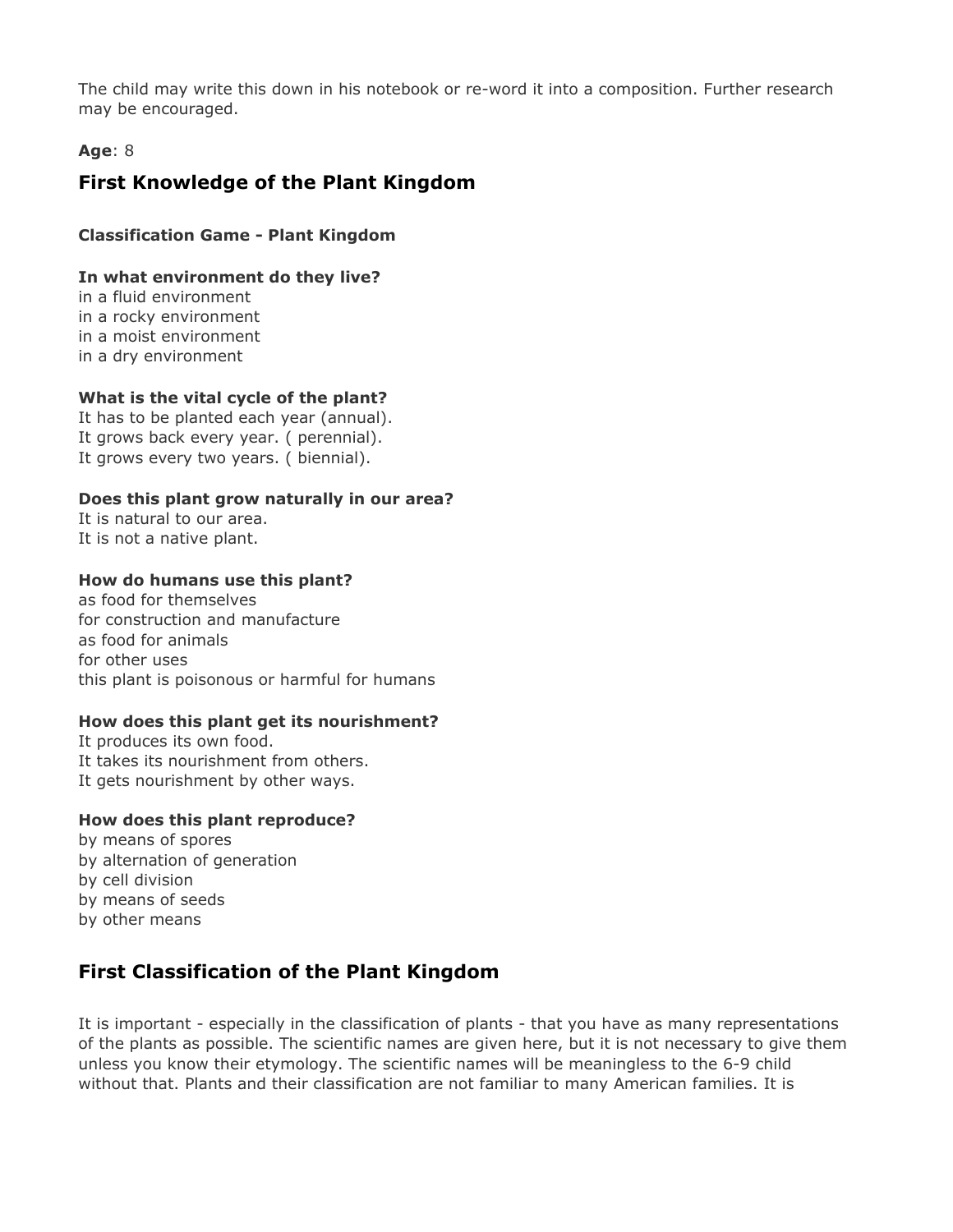important to make them interesting and play up the stories of the plants just as you do the animals.

**Materials**: Classification Charts with phyla, mute charts, loose pictures, labels, folders with classes.

**Presentation**: Tell stories from the Prentice-Hall Parade of Life Book about three phyla at a time, just as the animals. Show some of the examples of their classes with each. Have the children do some work or work with that part of the classification chart before they go on to the end. Give them time to get to know the definitions. Finish the work with them when you know they understand. They may work with the material in the sequence of pictures, labels, definitions matching with control - then pictures, labels, definitions with mute charts and folders.

The phyla of the plant kingdom are:

**Bryophyta** (Mosses, liverworts and hornworts)

**Psilophyta** (whisk ferns)

**Lycopodophyta** (club mosses)

**Sphenophyta** (horsetails)

**Filicinophyta** (ferns)

**Cycadophyta** (cycads)

**Ginkgophyta** (Ginkgo)

**Coniferophyta** (conifers)

**Gnetophyta** (Welwitschia,etc)

**Angiospermophyta** (flowering plants)

# **Vital Functions of Plants: Adapting Vital Functions for Ages 6-9**

Traditionally, the Vital Functions have plants have been a complex series of exercises for the child the child of 9-12. The lessons are applicable for the child of 8 or 9, however, and it is important for the child of this age to be "captured" at the moment of concern for living organisms. These lessons are traditionally divided into four sections for the older children:

- ...Charts 1-10: Vegetative Functions Experiments: 1 - 14
- ...Charts 11-14: Functions of Relationship Experiments : 15 -18
- ...Charts 15-17: Preservation of the species , reproduction Experiments 19 - 21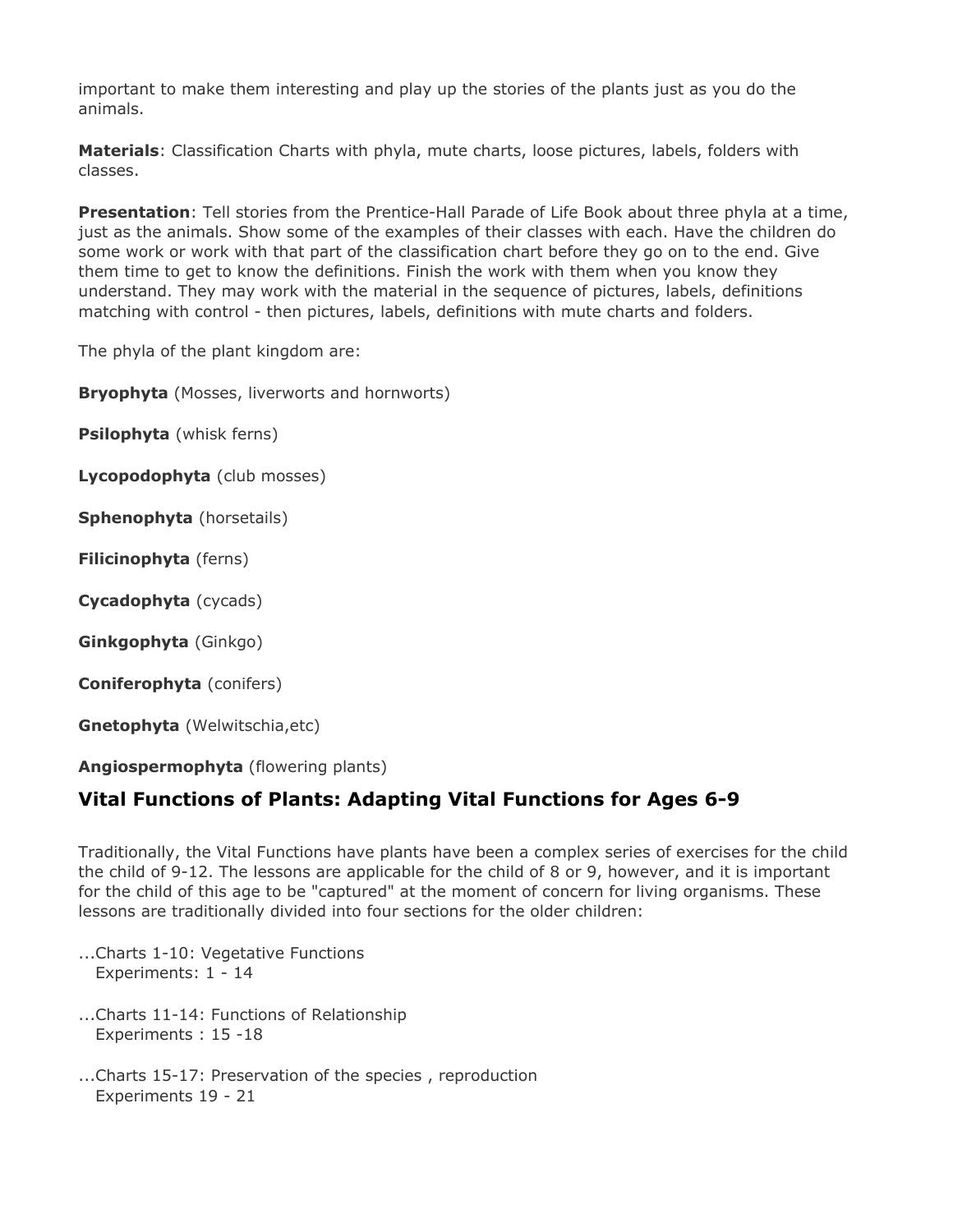#### ...Charts 18-19: Synthesis

These lessons can be made lighter and more applicable to the 6-9 year old child by dividing the lessons as the classified nomenclature into The Plant, The Root, The Stem, The Leaf, The Flowers and the Seeds. Experiments can be done that give the lessons for the needs of the plant, the functions of the root, the stem, the leaf, flowers and seed.

# **Adapting Vital Functions for ages 6-9**

#### **Materials**:

Place the plant stories on the back of the charts. Cut up the experiment cards and have them in a place on the Botany Shelf or near the planting materials. Tell the stories of the charts in your own words. Make the experiments as interesting and exciting as possible. Use other experiments that explain the needs or functions of the parts of the plant.

Use charts and experiments in this order:

- **The Plant**:
	- o Chart 1, Needs of a Plant
	- $\circ$  Experiment #1, respiration of plants
	- o Chart 2, The Menu of the Plant
	- o Chart 3: From Death to Life: The Nitrogen Cycle
- **The Root**:
	- o Chart : Water Seekers
	- o Experiment 2: Root Hairs
	- o Experiment 3: Formation of Roots
	- o Experiment 4: Acid Reaction of Root Hairs
	- o Experiment 5: Direction of Roots
	- $\circ$  Chart 4: Boulder in the Way
	- o Chart 5: Give Drink to the Thirsty
- **The Stem**:
	- o Chart 7: The Piston and the Pump
	- o Experiment 6: Ascent of Liquids
	- o Experiment 7: Ascent of Liquids
	- o Experiment 7a: Capillary action
	- o Experiment 8: Transpiration
	- o Chart 8: The plant's need for the sun: aspiration
	- o Experiment 9: Water is Necessary to the Plant
- **Leaves**:
	- o Experiment 10: Demonstration of Chlorophyll in Green Leaves
	- o Experiment 11: Demonstration: plants need light
	- o Chart 9: The Plant's Need for the Sun
	- o Experiment 15: Action of lights on plants
	- o Chart 10: The Chemical Laboratory
	- o Experiment 12: Formation of Oxygen
	- o Experiment 13: Making of Starch
	- o Experiment 14: Starch is colored Blue
- **Relationships in the Plant's Environment**
	- o Experiment 15: Action of lights on Plants
	- o Exp. 16: Action of Heat on Plants
	- o Exp. 17 : Roots grow downwards: the stem?
	- o Exp. 18: Roots are sensitive to water.
- **Plant movement**: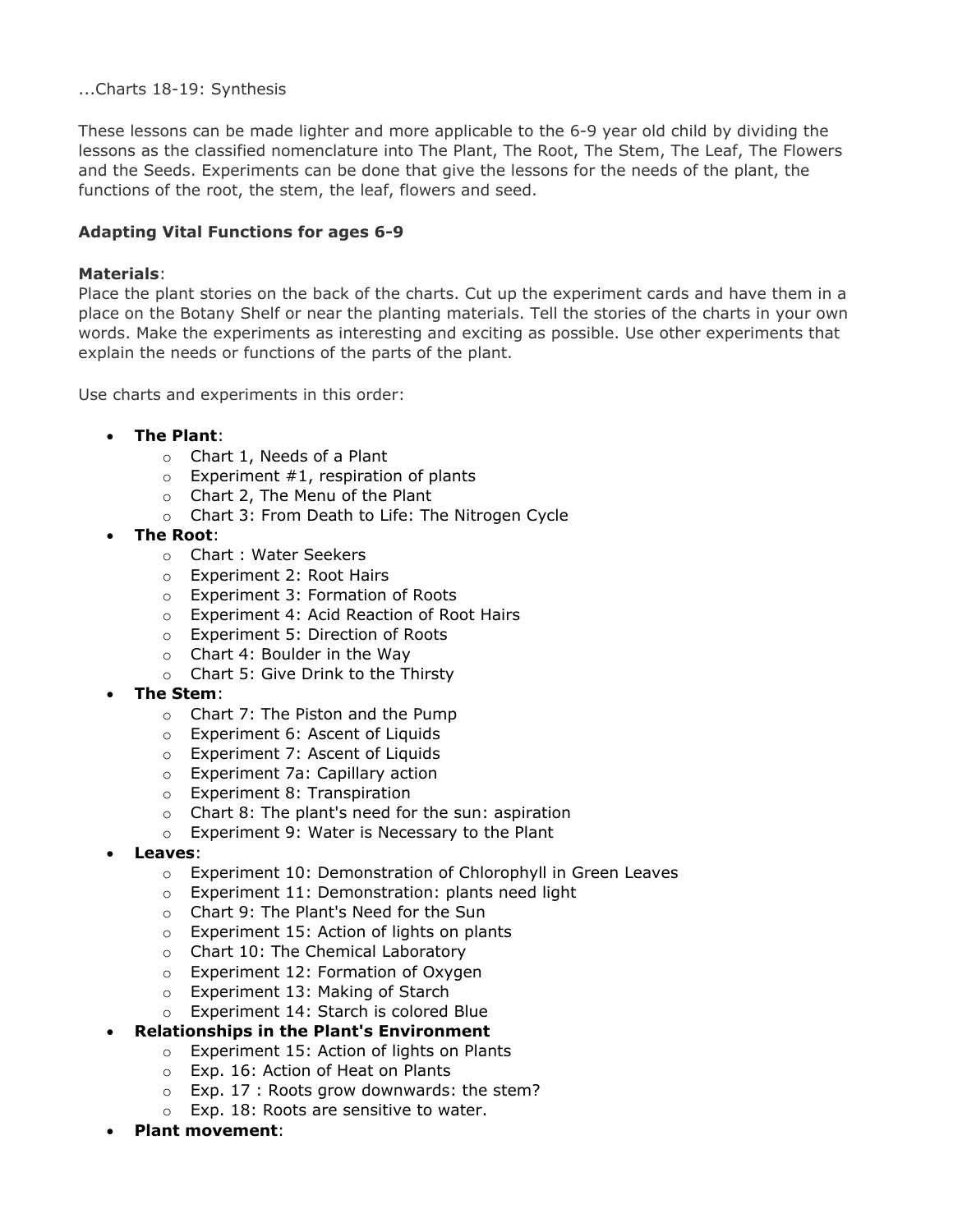- o Chart 11: Movement of Seeds: 5 ways to travel
- o Chart 12: How plants cling
- o Use nomenclature for aerial stems
- o Chart 13: Like the Stakes of a Tent
- **Defense of the Plants**:
	- o Chart 14: The Defense of Plants
- **Reproduction of the Plant** (Study of the Flower , Seeds and Spores)
	- o Experiment 19: Plants grown from roots, stems, leaves
	- o Chart 15: Alternate Sexual Reproduction: the fern
	- o Chart 16: Love Among Plants
	- o nomenclature: the Flowers
	- o Chart 17: "Go, My Child"
	- o Nomenclature: Seeds
	- o Experiment: The seed and its parts
	- $\circ$  Experiment 20: How plants grown from seeds develop and are nourished.
	- o Experiment 21: Monocot- and Dicotyledon Plants

#### • **Cosmic Work of Plants**:

- o Chart 18: Like Hands that Hold
- o Chart 19: Fountain of Cups

# **The Plant: THE STUDY OF THE PLANT**

Observation of real plant Nomenclature: The Plant

### **Chart** 1-2

THE NEEDS OF THE PLANT and The Menu of the Plant

This chart describes the basic needs that all plants have in order to actively participate in life. Plants absorb minerals that are dissolved in water through the roots in the ground. The roots take the minerals and water to all parts of the plant. The leaves of the plant absorb the Carbon Dioxide in the air for the process of photosynthesis, using the sun's energy. The leaves of the plant also breathe in the oxygen from the air.

# **Experiment** 1

RESPIRATION OF PLANTS

MATERIALS: A large mouthed jar or container that closes well. Mustard or radish seeds, cotton batting, a glass, watering can, a long match, a small plate.

COMMAND: Put a number of seeds in a glass of water for 24 hours. Then place them on a little plate covered with cotton

batting. Put the whole thing in a jar which you have prepared by wetting well. Leave the jar open, keeping the seeds well watered until the plants have germinated but also developed well. Now seal the jar well and put it in a very dark place. After 24 hours, raise the lid just high enough to quickly introduce a lighted match.

What do you observe? Write your observations.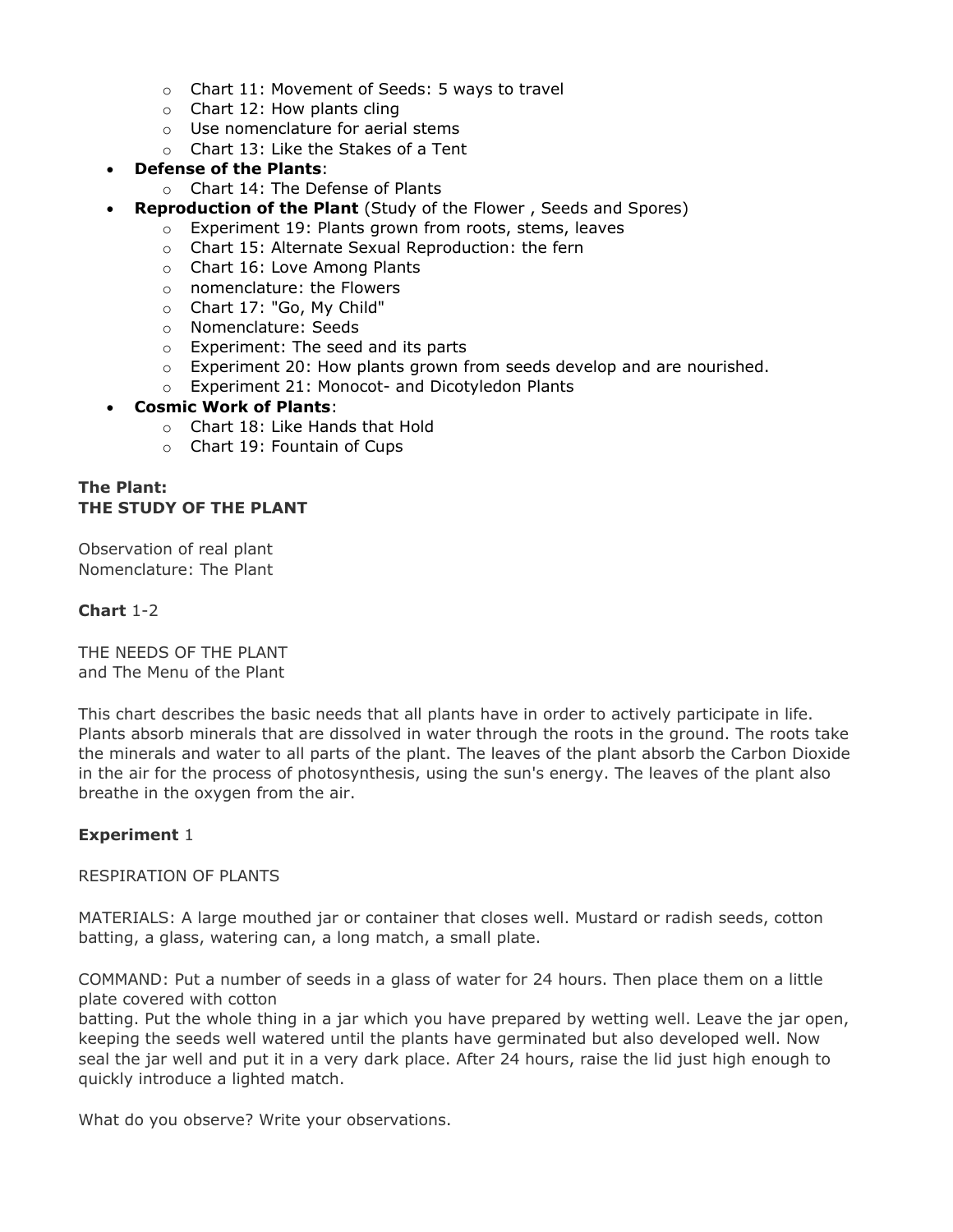### **Chart** 6

#### FROM THE DEAD TO THE LIVING, THE NITROGEN CYCLE

Nitrogen is essential to the life of a plant. Nitrogen gas, as it occurs in natural air, is not usable. The plant must first obtain nitrogen in a compound in order for it to obtain its full benefit. Lightning, decomposing matter, the roots of legumes, are three important factors in changing the nitrogen gas into a compound that will benefit the plant.

THE STUDY OF THE ROOT

Observation: Real plant roots Nomenclature: The parts of the root

### **Chart** 3

### HOW ROOTS MOVE IN THE DIRECTION OF THE WATER

Since water is essential to the growth of the plant and its basic survival, roots will seek water out in the soil if it is not immediately.

### **Experiment** 2

ROOT HAIRS

#### MATERIALS:

A small clay flower pot, some radish seeds, water a drinking glass, two small transparent bowls.

COMMAND: Put some radish seeds in a glass and fill it half way with water. Place the flower pot in one of the bowls which is then filled with water. Place the flower pot in one of these bowls which is then filled with water. After 24 hours, remove both the pot and the seeds from the water. Inver the flower pot and try to make the seeds adhere to the bottom of the pot. Then return the upside-down pot to the bowl of water so that the seeds are out of the water. Use the other transparent bowl up-side-down as a cover. Keep the whole thing in the light.

Observe what happens every day and write down your observations.

#### **Experiment** 3

FORMATION OF ROOTS

MATERIALS: A jar with a rather narrow mouth, water, some twigs from a plant.

COMMAND: Fill the jar with water and immerse the twigs. Observe the plants each day adding water if necessary.

Write your observations.

#### **Experiment** 4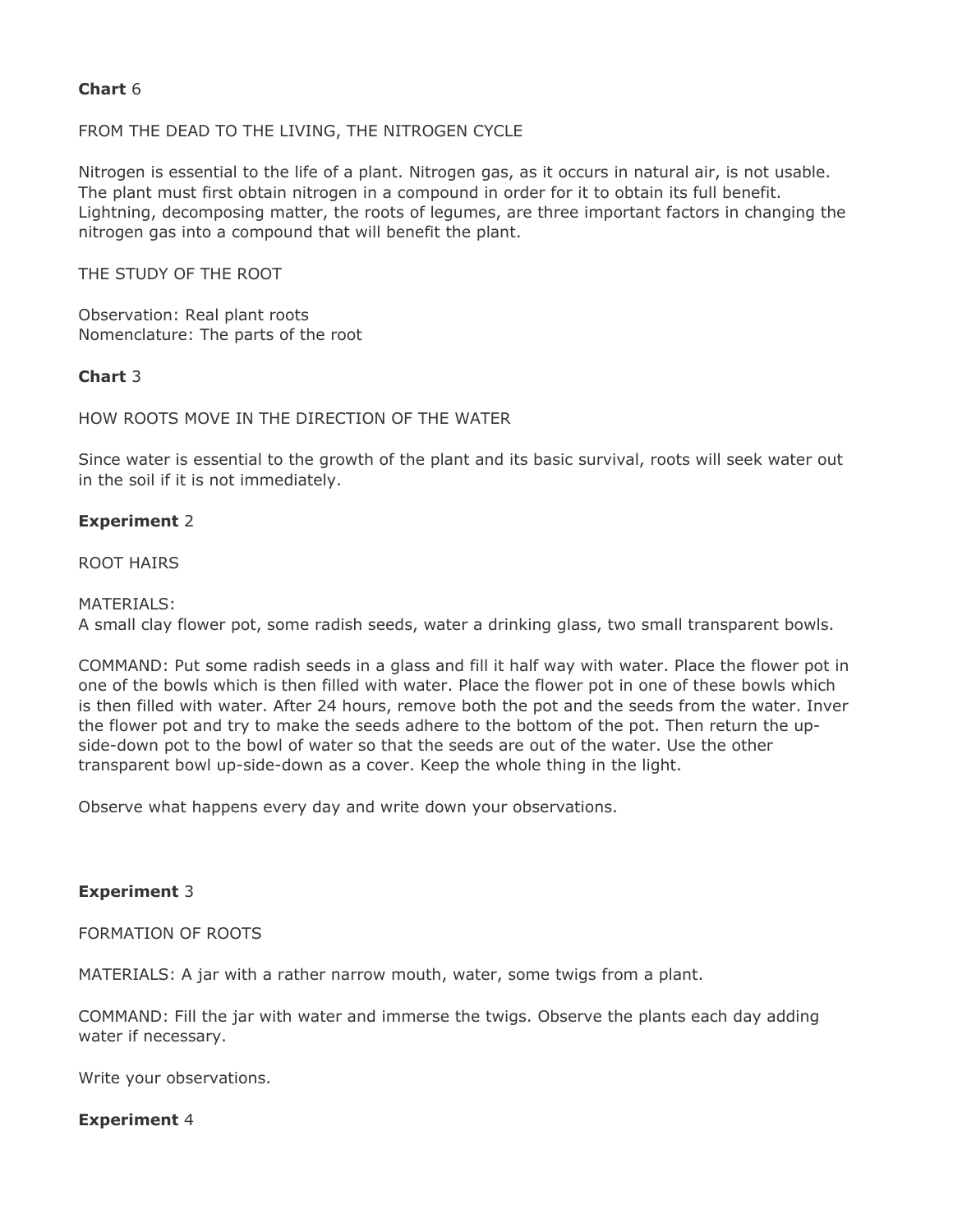#### ACIDIC REACTION OF ROOT HAIRS

MATERIALS: A jar containing germinated radish seeds, blue litmus paper.

COMMAND: Put the litmus paper on the sucking hairs of the plant.

Observe what happens and write your observations.

### **Experiment** 5

#### DIRECTION OF THE ROOTS

MATERIALS: A glass, ink-blotter paper, black construction paper, a rubber band, sand, bean seeds, water.

COMMAND: Cut the ink blotter paper to fit around the inside of the glass. Place the bean seeds between the blotter paper and the sides of the glass making sure they are positioned differently. Then fill the glass with sand and wet the sand. Cut the black construction paper large enough to wrap around the outside of the glass, holding it in place with a rubber band. The sand must be kept wet. Do the same using other seeds. Observe your glass every day.

Observe what happens and write your observations.

### **Chart** 4

#### ROOTS OVERCOME ANY OBSTACLE

So strong is that need for the water and the minerals, the plant will not allow anything to be an obstacle. Roots will grow around large objects in order to obtain what it basically needs to survive.

#### **Chart** 5

#### GIVE DRINK TO THE THIRSTY

By observing the leaves of a plant above the ground, we can understand the root system. The width of the leaf system corresponds to the root expansion below the ground. If the plant is long and thin, so is its root system, and so forth.

#### **THE STUDY OF THE STEM**

Observation of real stems and their types Nomenclature of the stem

#### **Chart** 7

#### THE PISTON PUMP

Water will naturally go from an area of greater water content, to an area of less water content. It will naturally equalize its own pressure.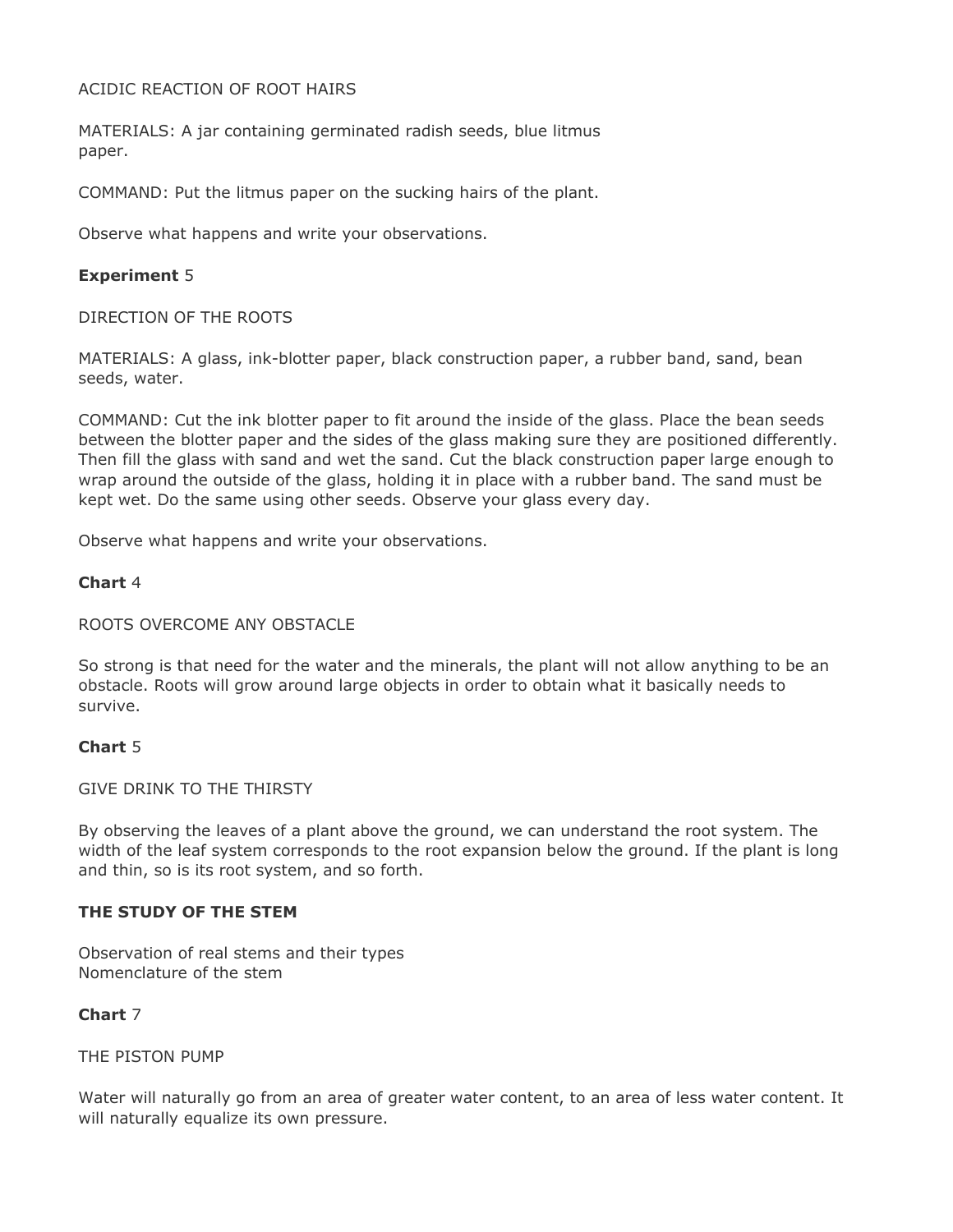### **Experiment** 6

ASCENT OF LIQUIDS IN THE PLANT

MATERIALS: Flower with stem cut during the experiment, glass jar with a wide mouth, red dye or food coloring.

COMMAND: Fill the jar 3/4ths full of water and color it with a little dye. Then freshly cut the flower and stem from the plant, immediately placing it in the colored water. Then immediately cut the stem again while under the water.

Observe what happens and write your observations.

#### **Experiment** 7a

ASCENT OF LIQUIDS IN THE PLANT

MATERIALS: A well-developed corn plant or another plant still growing in the ground, a sharp knife.

COMMAND: Cut the stem of the plant.

Observe what happens and write your observations.

#### **Experiment** 7b

#### CAPILLARITY

MATERIALS: 3 glass tubes of different thicknesses, one of which is a capillary tube, a pitcher of water, red dye or food coloring, an eye dropper, a small glass container.

COMMAND: Fill the glass container with water, 3/4ths. full. With an eye dropper, put a drop of red dye in the water and then immerse the three tubes.

Observe what happens and write your observations.

#### **Experiment** 8

FORMATION OF WATER VAPOR

MATERIALS: A flower pot containing a plant with many green leaves, a large transparent plastic bag, a piece of ribbon, a watering can and water.

COMMAND: First water the plant in the flower pot. Then cover the green parts of the plant with a bag and tie the bag around the bottom of the stem. Tie it tightly so that on air can enter. Then place the plant in the light but not the sun. Observe the plant after 24 hours and thereafter. Keep the soil well watered.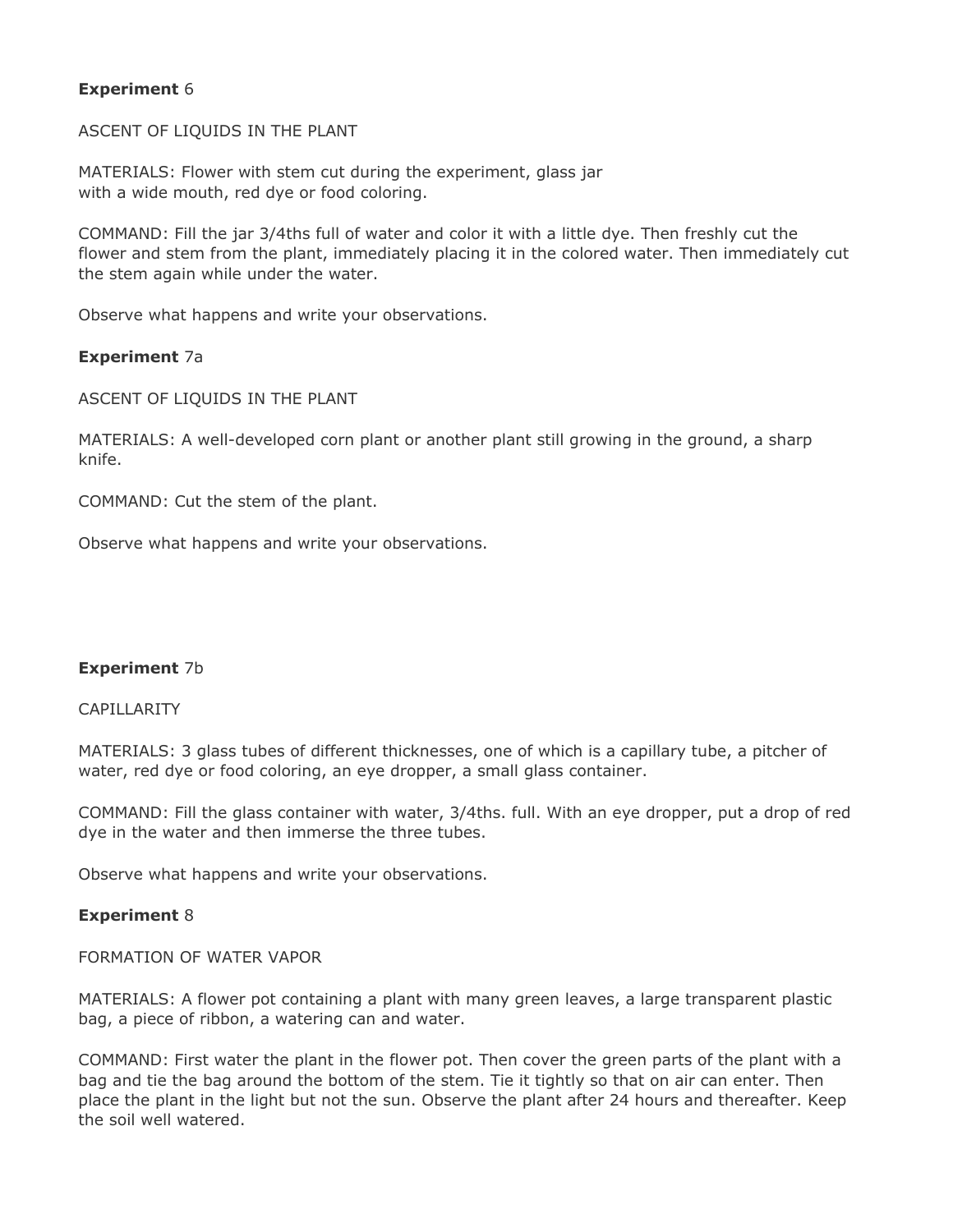Observe what happens and write your observations.

#### **Chart** 8

THE SUN'S DRINK

The liquids in a plant automatically proceed to the top of the plant. The full plant seeks out the light since the light is what enables the plant to produce nourishment.

#### **Experiment** 9

WATER IS NECESSARY TO THE PLANT

MATERIALS: 3 test tubes, water, oil, three small plants, test tube rack.

COMMAND: Put the water and one plant in one test tube. In another test tube put the oil and a plant. In the third test tube put only a plant.

Observe what happens and write your observations.

### **THE STUDY OF the LEAF**

Observation of leaves Nomenclature of the leaf

#### **Experiment** 10

DEMONSTRATION OF CHLOROPHYLL IN GREEN PLANTS

MATERIALS: A mortar and pestle, some green leaves (geranium is best), a glass, alcohol.

COMMAND: Remove some green leaves from the plant and grind them with a mortar and pestle. Place the resulting pulp in glass containing alcohol.

Observe what happens and write your observations.

#### **Experiment** 11

DEMONSTRATION THAT PLANTS NEED LIGHT

MATERIALS: 2 small clay flower pots, radish seeds, loose soil, water.

COMMAND: Place the radish seeds in water for 24 hours. Fill the two flower pots with soil. Place the seeds on top of the soil, or better, push them into the soil. Water them. When the plants have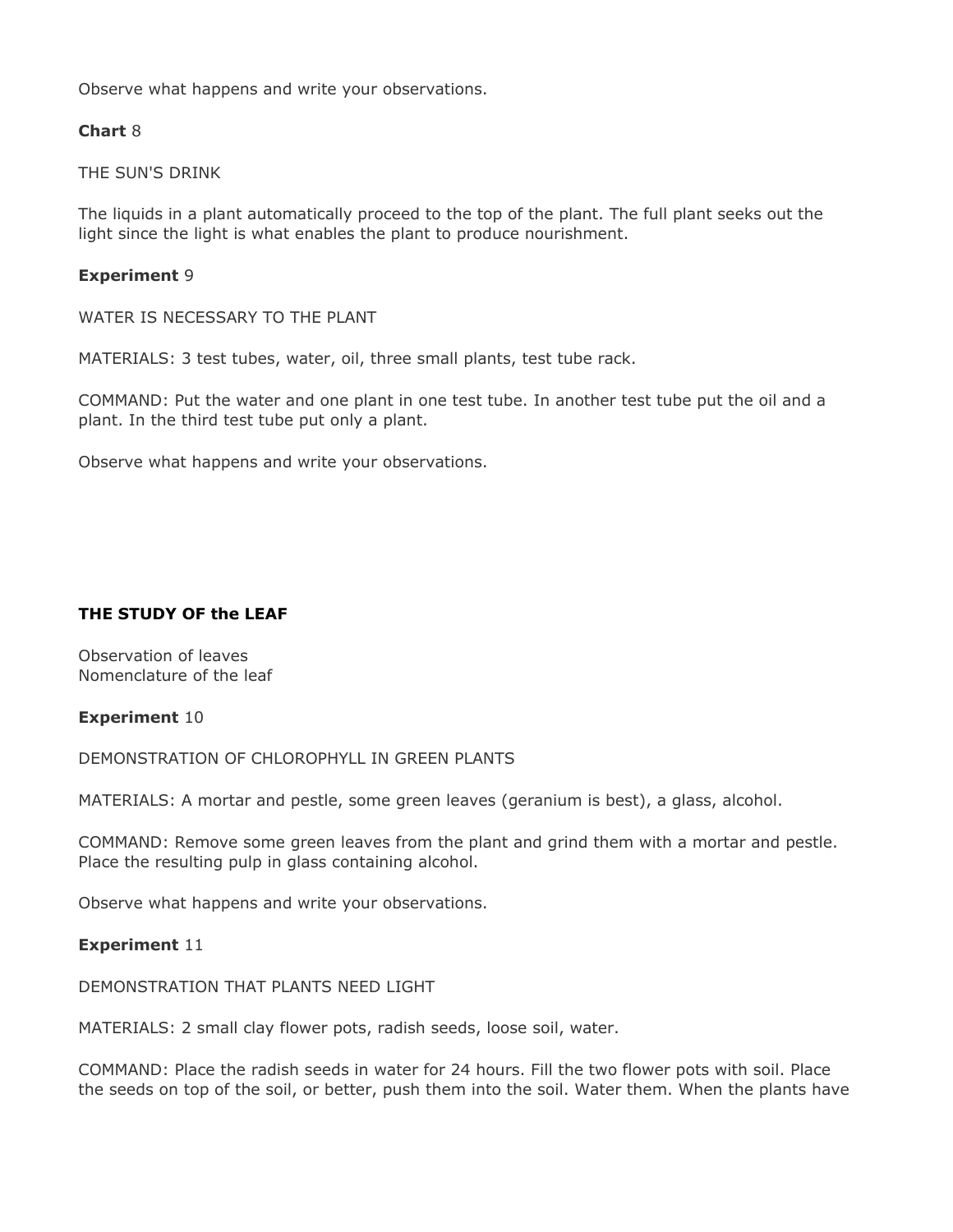germinated and have reached a certain height, leave one flower pot in the light and put the other in a dark closet. Keep the pots where they are and observe and record the behavior of each.

Observe what happens and write your observations.

### **Chart** 9

#### THE SUN WORSHIPPERS

Plants are attracted to light because through this energy they are able to transform their substance into nourishment. Only with the light will chlorophyll work.

### **Experiment** 15

#### ACTION OF LIGHT ON PLANTS

MATERIALS: A special box whose lid has a window that opens, radish or other seeds, or preferably, already sprouted shoots; potting soil, watering can and water.

COMMAND: In the bottom part of the box, plant the seeds or shoots in the soil. Keep them well watered. When the plants are several inches high, put the special lid on top of the box with the window closed. Open the window and see what happens.

Observe what happens and write your observations.

### **Chart** 10

#### THE CHEMICAL LABORATORY

Tubes called xylem carry the water to the leaves on the plant. There, the chlorophyll is activated by the sun to work on the water and the carbon dioxide. A chemical change takes place and a simple sugar is formed. Oxygen is also formed and released into the environment. This is called photosynthesis.

#### **Experiment** 12

#### FORMATION OF OXYGEN

MATERIALS: Some aquatic plants, a large cylindrical glass container, a large funnel, a test tube full of water, water, a long match.

COMMAND: Fill the container almost full of water and immerse the plants in it. Then invert the funnel over the top of the plants and empty the test tube full of water over the inverted funnel. Expose the whole thing to strong sunlight. Then observe it after 2-3 hours and you will see that many tiny bubbles have developed. Now light a long match. When it is burning, blow it out. Take the test tube off quickly and put the glowing match in it.

Observe what happens and write your observations. What are the tiny bubbles formed of?

#### **Experiment** 13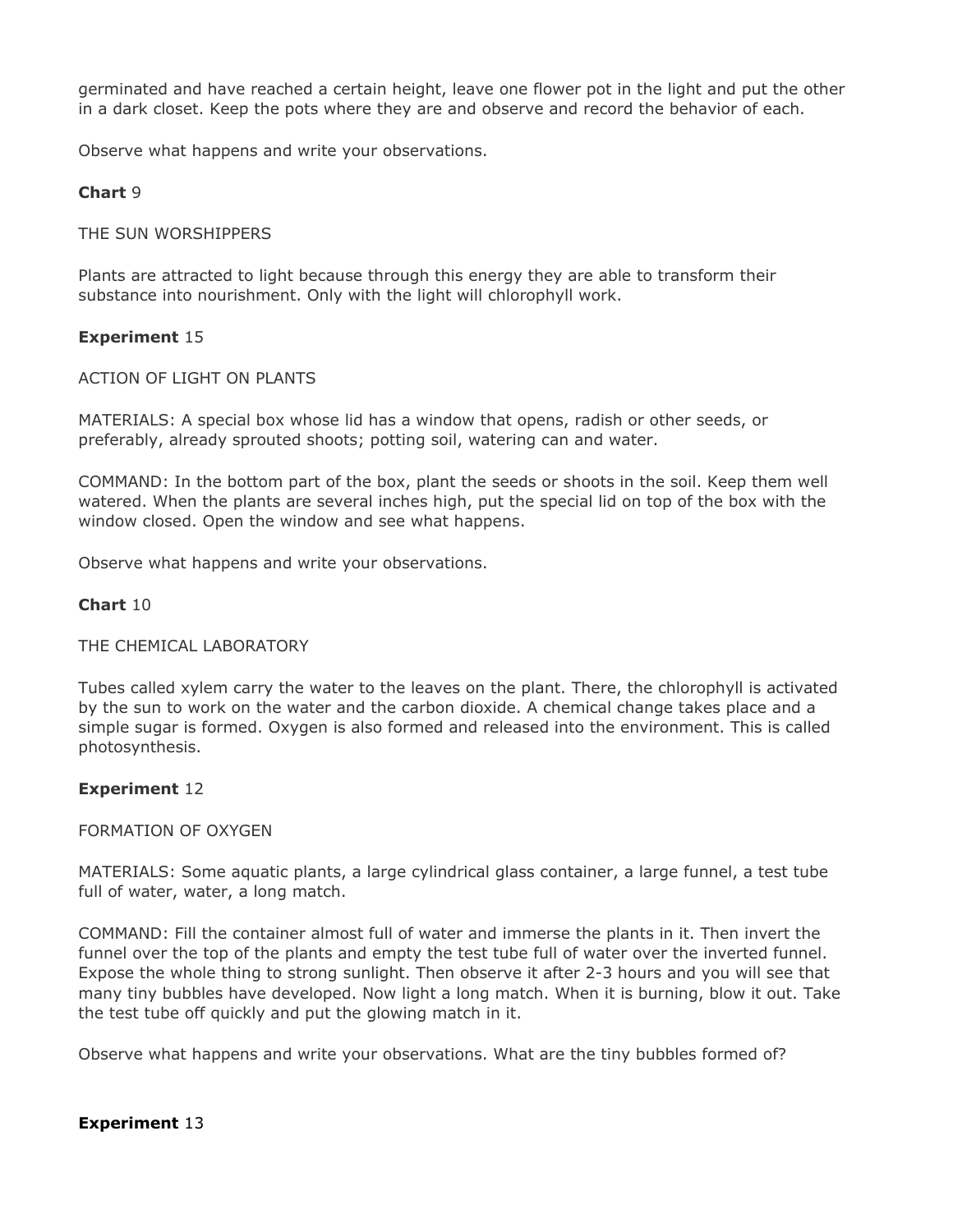MAKING OF STARCH

MATERIALS: A geranium plant in full bloom, two pieces of aluminum foil smaller than the leaves, two pins, ethyl alcohol, warm water, three glasses.

COMMAND: In the afternoon, cover both sides of a leaf with aluminum foil, holding it in place with a pin. The next day, expose the plant to strong sunlight, especially the covered leaf. That afternoon, after several hours of exposure, break off the foil covered leaf from the plant and then remove the foil. Immerse the leaf in alcohol and you will see that it becomes yellow. Now immerse in hot water and leave it there for a while.

Observe what happens and write your observations.

### **Experiment** 14

STARCH IS COLORED BLUE

MATERIALS: A potato, some iodine, a knife.

COMMAND: Cut the potato and then drop a bit of iodine on the cut part.

Observe what happens and write your observations.

# **RELATIONSHIPS in the PLANT'S ENVIRONMENT**

repeat Exp. 15: action of lights on plants

#### **Experiment** 16

ACTION OF HEAT ON PLANTS

MATERIALS: 2 small plates, cotton wadding, radish seeds, water, a glass.

COMMAND: Put quite a few radish seeds in a glass with water and leave it for 24 hours. Pour out the water and then take the two plates and cover them with the cotton. Scatter the soaked radish seeds on top of the cotton and water both plates well. Leave one plate in the classroom and put the other in a refrigerator. Keep both well watered. Observe them each day and write up your observations.

#### **Experiment** 17

ROOTS ALWAYS GROW DOWNWARDS, AND THE STEM?

MATERIALS: A glass, ink-blotter paper, black construction paper, a rubber band, sand, bean seeds, water.

COMMAND: Cut the ink blotter paper to fit around the inside of the glass. Place the bean seeds between the blotter paper and the sides of the glass making sure they are positioned differently. Then fill the glass with sand and wet sand. Cut the black construction paper large enough to wrap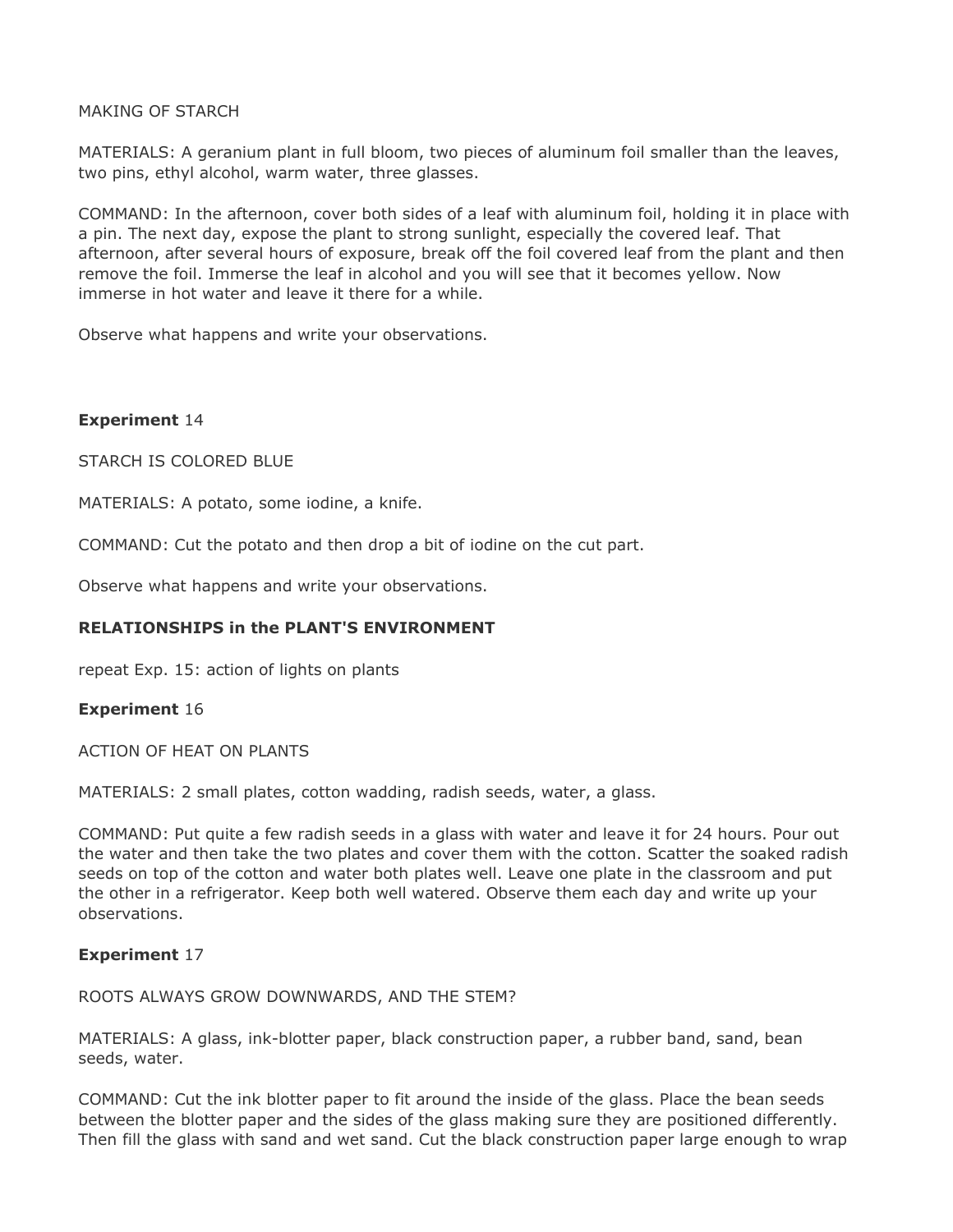around the outside of the glass, holding it in place with a rubber band. The sand must be kept wet. Do the same using other seeds. Observe your glass every day.

Observe what happens and write your observations.

### **Experiment** 18

ROOTS ARE SENSITIVE TO WATER

MATERIALS: a clear container, wide and straight-sided, radish or bean seeds, soft soil, a watering can and water.

COMMAND: Fill the glass container with the loose soil. Plant the seeds in the soil close to the glass sides and water the soil well where the seeds were sown. After the roots have developed well in depth, begin to water increasingly farther away from the plants.

Observe the container every day and write your observations.

### **PLANT MOVEMENTS**

#### **Chart** 11

HOW SEEDS TRAVEL

Seeds travel away from the mother plant in many ways. The wind often moves seeds great distances. Animal carriers also contribute to their relocation. Explosion is another way this mother plant releases the seeds or spores great distances. This enables plants to reproduce their species in other locations than the original environment.

#### **Chart** 12

HOW PLANTS ARE SUPPORTED

Some plants do not have a very strong stem, so they develop tendrils which support them by winding around sticks or poles, or the stems of other plants. Other plants which do not have strong stems crawl along the ground.

#### **Chart** 13

ROOTS: ANOTHER MEANS OF SUPPORT

This chart shows men holding the plant - anchoring it to the ground, so that when there is a strong wind, the plant is not pulled down.

#### **DEFENSE of PLANTS**

#### **Chart** 14

#### HOW PLANTS DEFEND THEMSELVES

Plants also develop special organs to defend themselves. They need to protect themselves from animals - dryness - cold. In order to defend themselves from animals, the leaves and the stem of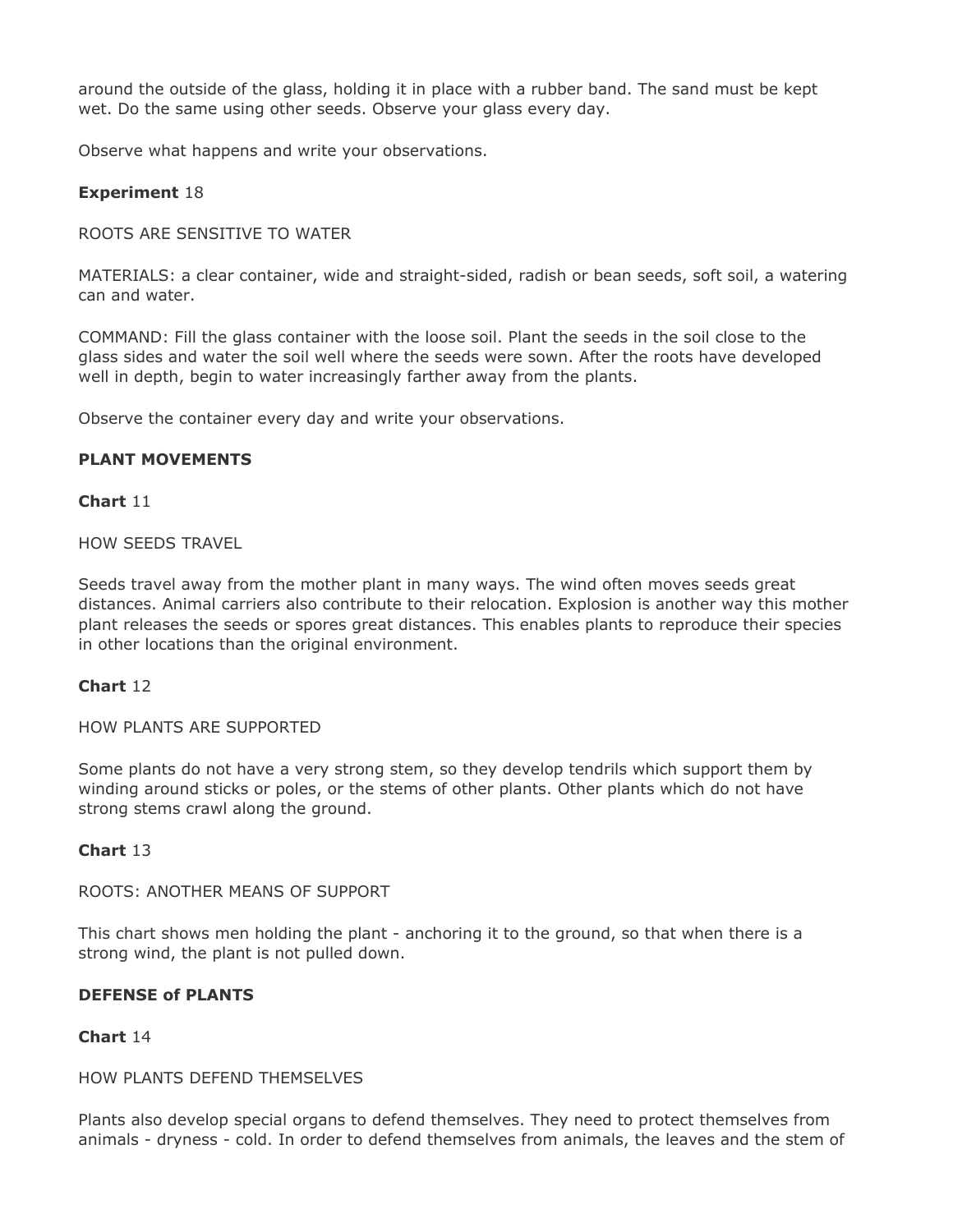some plants are transformed into thorns. Then it is not possible for the animals to eat the plant. Plants which grow in very dry areas transform their leaves and stem into water containers, and they can live without rain for a very long time. For example, a cactus plant.

Plants defend themselves from the cold by developing very thin pointed leaves, like needles, covered with a thick film which protects them from the cold. Plants which are not able to develop leaves like needles lose their leaves during the winter and "hibernate."

#### **REPRODUCTION of PLANTS**

the study of flowers, seeds and fruit Observation: real flowers, seeds, fruits Nomenclature of Flower, seeds and fruit.

### **Experiment** 19

PLANTS GROW FROM ROOTS, STEMS, AND LEAVES

MATERIAL: several low glass containers of different shapes, strawberry or violet runners , various kinds of tubers, carrot roots, bulbs, shoots of various plants.

COMMAND: Prepare the different containers by filling them with water first and then as much of the above described material as you have been able to obtain. Whether it is a bulb or shoot, make certain that only the lower part is immersed in the water of the glass container. You may also put this material in soil instead of water.

Observe what happens and write your observations every day.

#### **Chart** 15

#### ALTERNATION OF GENERATIONS

This chart pictures the underside of the fern leaf, and the sporangium which opens and releases spores. The spores fall to the ground and germinate. The heart-shaped leaf, the prothallium, forms. In this little leaf, the male and female organs are formed. The female organs each produce one egg. The male organs produce spermatozoa. The spermatozoa join with the egg to form a new little plant.

#### **Chart** 16

#### LOVE IN PLANTS

Flowers are dressed in beautiful colors and give off a sweet perfume, which attract insects. This perfume draws the insect inside the flower where it sucks the sweet nectar. Pollen adheres to the insect's hair is carried by the insect to another flower. When the pollen is deposited on the flower, it develops a tail which grows down and fertilizes the egg. The egg is then transformed into a seed.

### **Chart** 17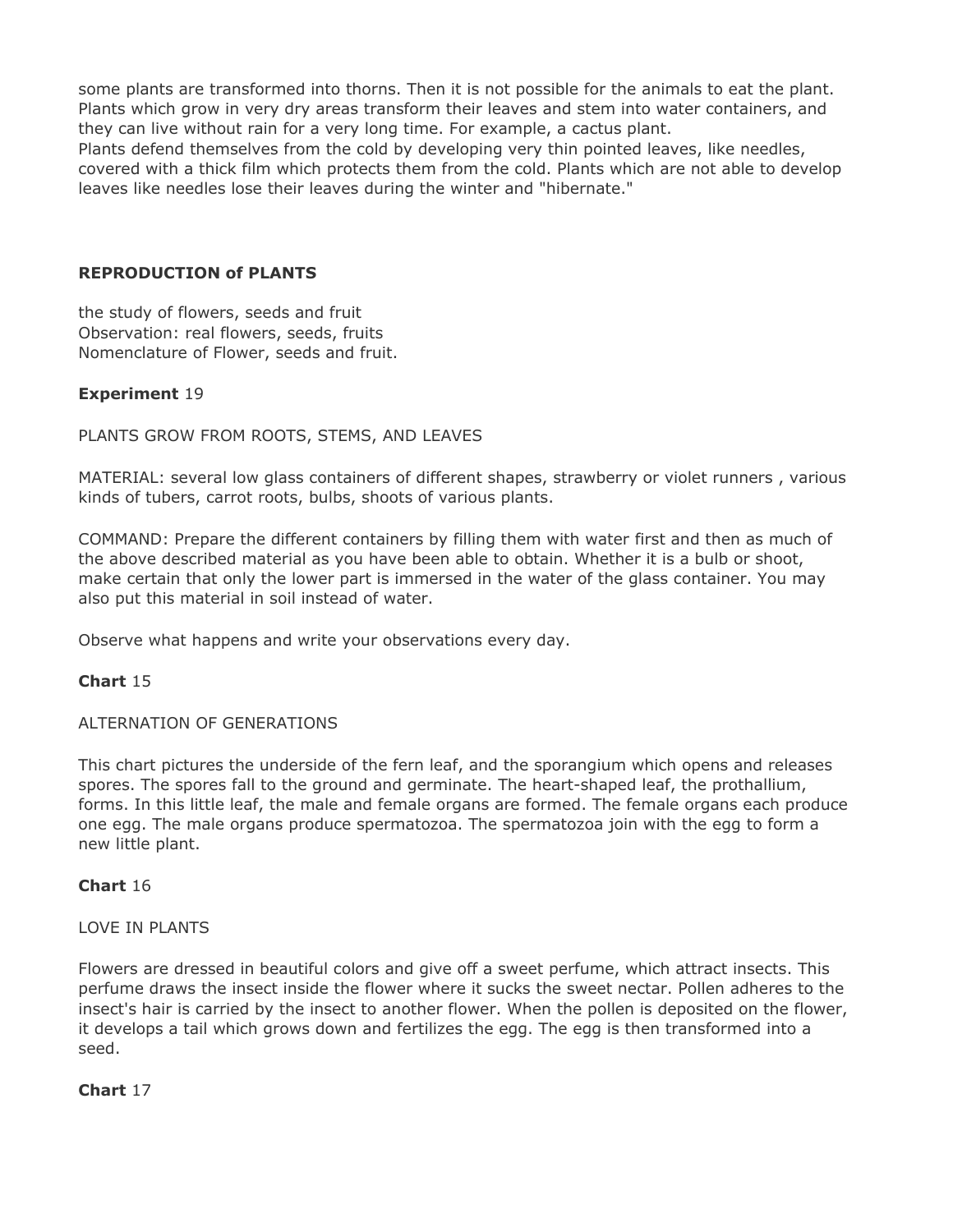#### GO MY CHILD

This chart depicts a mother plant saying farewell to her child, a seed. The mother has provided the child with food to sustain his life until he is able to make his own. Sometimes the seed is covered with a fruit, which is a protection to the little seed, as well as a means to transport it far from the mother plant. The fruit represents the ovary enlarged. It is not useful to germination of a seed. Its purpose is to attract animals who will take the fruit as food, and the seeds will be carried far from the mother plant.

Experiment: The seed and its parts:

Take a bean seed, soak it over night or let it sprout. Using the nomenclature for the seed , take it apart and look at the seed and its parts.

#### **Experiment** 20

#### HOW PLANTS GROWN FROM SEEDS DEVELOP AND ARE NOURISHED

MATERIAL: several small plates, various kinds of seeds, cotton wadding, several glasses and water.

COMMAND: Select different kinds of seeds and put them in water in the different glasses for 24 hours. Cove the plates with the cotton and then sprinkle the soaked seeds on the different plates. Keep all the plates well watered. Make a note of when they germinate and of how much they have gown each day.

At a certain point, what happens? Why? Write you deductions.

#### **Experiment** 21

#### MONOCOTYLEDON AND DICOTYLEDON PLANTS

MATERIALS: a terrarium with soil, different seeds: bean, wheat, corn; a watering can with sprinkler and water, several glasses.

COMMAND: Soak each variety of seed in a separate glass of water for 24 hours. Then remove them and sow in straight rows in the terrarium., identifying the different seeds by takes with labels. Water them immediately and always keep them moist, remembering that if seeds aren't kept moist they will die and not germinate.

Observe what happens and make regular notations. The important thing for this experiment is to observe how the plant is formed when it sprouts.

#### **THE COSMIC WORK of PLANTS**

#### **Chart** 18

#### ROOTS HOLD THE SOIL

Roots holding the soil is the cosmic work of the roots. Roots are like dikes which hold the earth. The roots form terraces on the hillsides, preventing the erosion of soil. The same work that the roots do is done by farmers when they grow crops on the hillsides, by a method called terracing.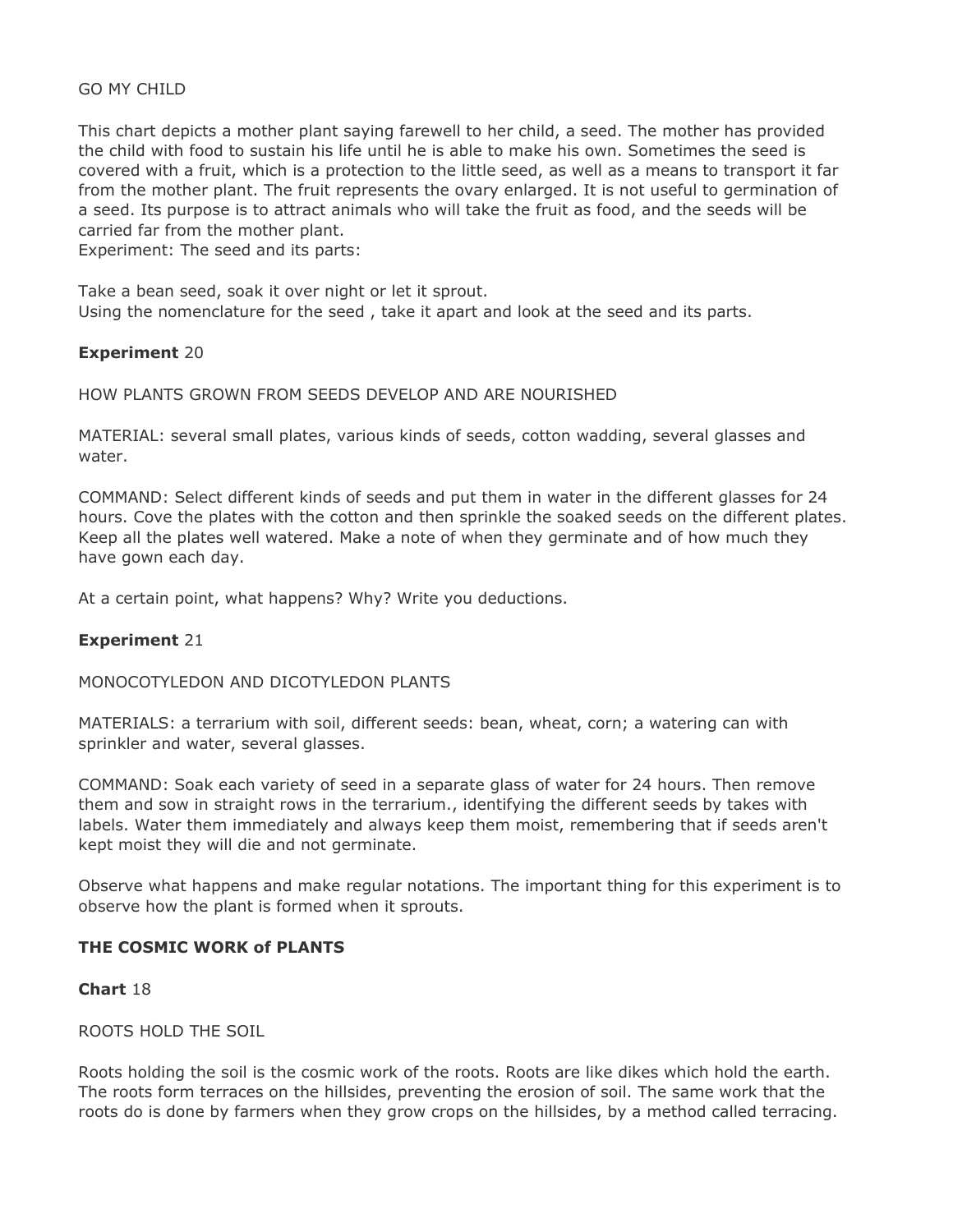# **Chart** 19

The Fountain of Terraces or Cups

The brown represents the soil and the blue, water. Some water is retained by the roots of a plant, and water filters through, slowed by the network of roots and soil, gradually working its way to streams and rivers. This principle of slowing the descent of water on the mountainside has been used in terraced gardens which work like this fountain of cups.

# **Description of the Charts**

**Chart** 1-2

THE NEEDS OF THE PLANT and The Menu of the Plant

This chart describes the basic needs that all plants have in order to actively participate in life. Plants absorb minerals that are dissolved in water through the roots in the ground. The roots take the minerals and water to all parts of the plant. The leaves of the plant absorb the Carbon Dioxide in the air for the process of photosynthesis, using the sun's energy. The leaves of the plant also breathe in the oxygen from the air.

#### **Chart** 3

HOW ROOTS MOVE IN THE DIRECTION OF THE WATER

Since water is essential to the growth of the plant and its basic survival, roots will seek water out in the soil if it is not immediately.

#### **Chart** 4

ROOTS OVERCOME ANY OBSTACLE

So strong is that need for the water and the minerals, the plant will not allow anything to be an obstacle. Roots will grow around large objects in order to obtain what it basically needs to survive.

#### **Chart** 5

GIVE DRINK TO THE THIRSTY

By observing the leaves of a plant above the ground, we can understand the root system. The width of the leaf system corresponds to the root expansion below the ground. If the plant is long and thin, so is its root system, and so forth.

**Chart** 6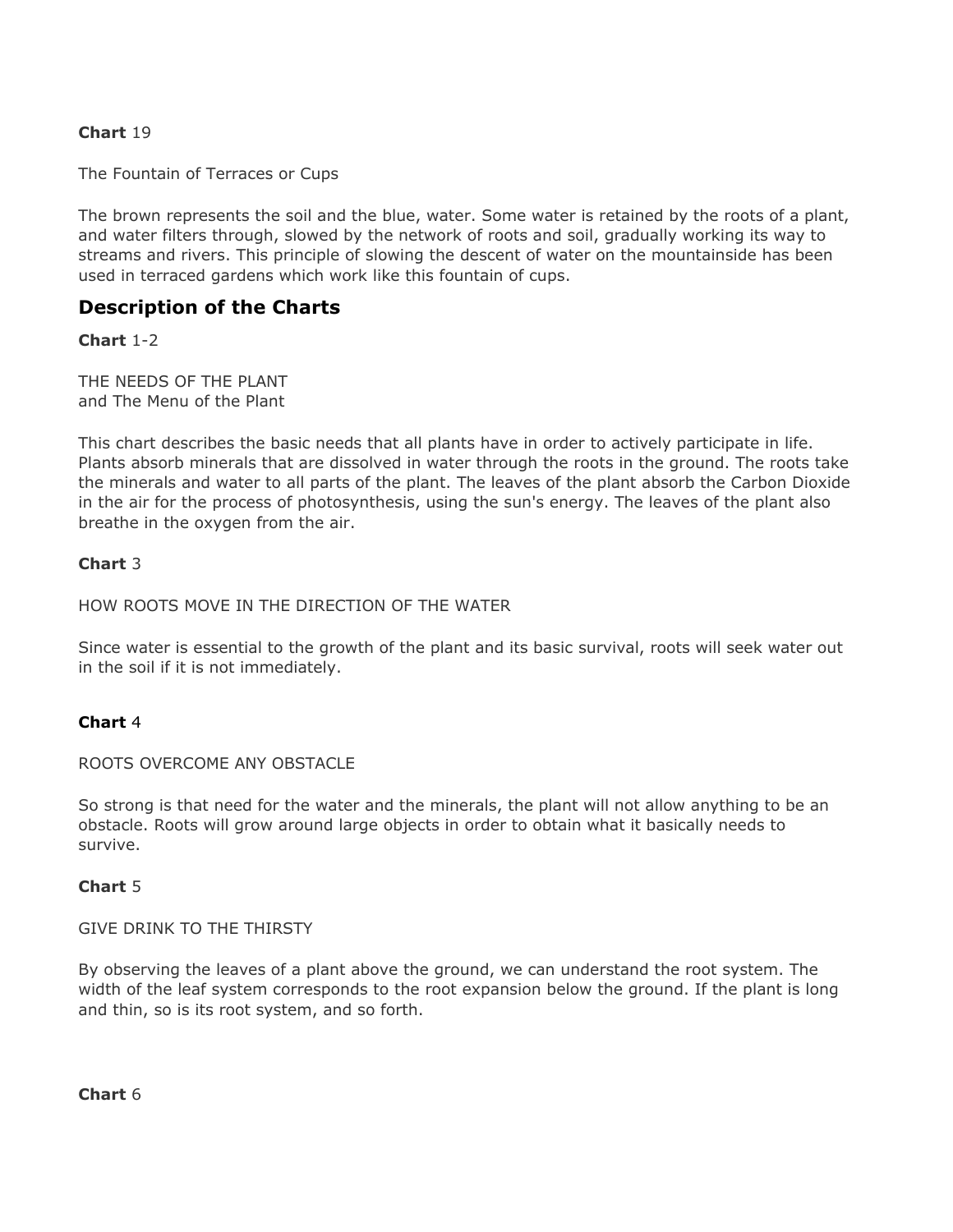### FROM THE DEAD TO THE LIVING, THE NITROGEN CYCLE

Nitrogen is essential to the life of a plant. Nitrogen gas, as it occurs in natural air, is not usable. The plant must first obtain nitrogen in a compound in order for it to obtain its full benefit. Lightning, decomposing matter, the roots of legumes, are three important factors in changing the nitrogen gas into a compound that will benefit the plant.

### **Chart** 7

#### THE PISTON PUMP

Water will naturally go from an area of greater water content, to an area of less water content. It will naturally equalize its own pressure.

# **Chart** 8

#### THE SUN'S DRINK

The liquids in a plant automatically proceed to the top of the plant. The full plant seeks out the light since the light is what enables the plant to produce nourishment.

#### **Chart** 9

#### THE SUN WORSHIPPERS

Plants are attracted to light because through this energy they are able to transform their substance into nourishment. Only with the light will chlorophyll work.

#### **Chart** 10

#### THE CHEMICAL LABORATORY

Tubes called xylem carry the water to the leaves on the plant. There, the chlorophyll is activated by the sun to work on the water and the carbon dioxide. A chemical change takes place and a simple sugar is formed. Oxygen is also formed and released into the environment. This is called photosynthesis.

#### **Chart** 11

#### HOW SEEDS TRAVEL

Seeds travel away from the mother plant in many ways. The wind often moves seeds great distances. Animal carriers also contribute to their relocation. Explosion is another way this mother plant releases the seeds or spores great distances. This enables plants to reproduce their species in other locations than the original environment.

### **Chart** 12

HOW PLANTS ARE SUPPORTED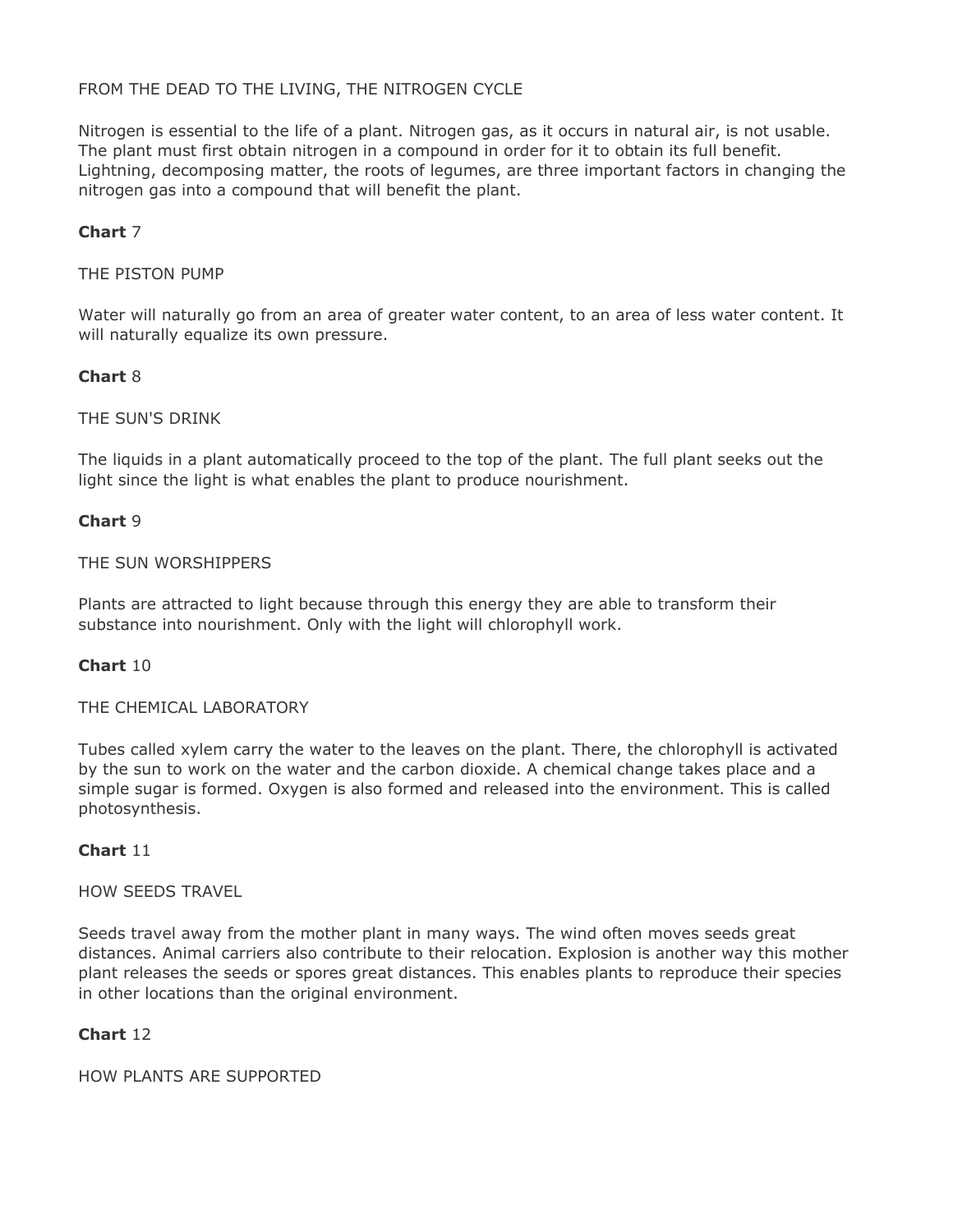Some plants do not have a very strong stem, so they develop tendrils which support them by winding around sticks or poles, or the stems of other plants. Other plants which do not have strong stems crawl along the ground.

# **Chart** 13

### ROOTS: ANOTHER MEANS OF SUPPORT

This chart shows men holding the plant - anchoring it to the ground, so that when there is a strong wind, the plant is not pulled down.

### **Chart** 14

#### HOW PLANTS DEFEND THEMSELVES

Plants also develop special organs to defend themselves. They need to protect themselves from animals - dryness - cold. In order to defend themselves from animals, the leaves and the stem of some plants are transformed into thorns. Then it is not possible for the animals to eat the plant. Plants which grow in very dry areas transform their leaves and stem into water containers, and they can live without rain for a very long time. For example, a cactus plant. Plants defend themselves from the cold by developing very thin pointed leaves, like needles, covered with a thick film which protects them from the cold. Plants which are not able to develop leaves like needles lose their leaves during the winter and "hibernate."

### **Chart** 15

#### ALTERNATION OF GENERATIONS

This chart pictures the underside of the fern leaf, and the sporangium which opens and releases spores. The spores fall to the ground and germinate. The heart-shaped leaf, the prothallium, forms. In this little leaf, the male and female organs are formed. The female organs each produce one egg. The male organs produce spermatozoa. The spermatozoa join with the egg to form a new little plant.

#### **Chart** 16

#### LOVE IN PLANTS

Flowers are dressed in beautiful colors and give off a sweet perfume, which attract insects. This perfume draws the insect inside the flower where it sucks the sweet nectar. Pollen adheres to the insect's hair is carried by the insect to another flower. When the pollen is deposited on the flower, it develops a tail which grows down and fertilizes the egg. The egg is then transformed into a seed.

# **Chart** 17

#### GO MY CHILD

This chart depicts a mother plant saying farewell to her child, a seed. The mother has provided the child with food to sustain his life until he is able to make his own. Sometimes the seed is covered with a fruit, which is a protection to the little seed, as well as a means to transport it far from the mother plant. The fruit represents the ovary enlarged. It is not useful to germination of